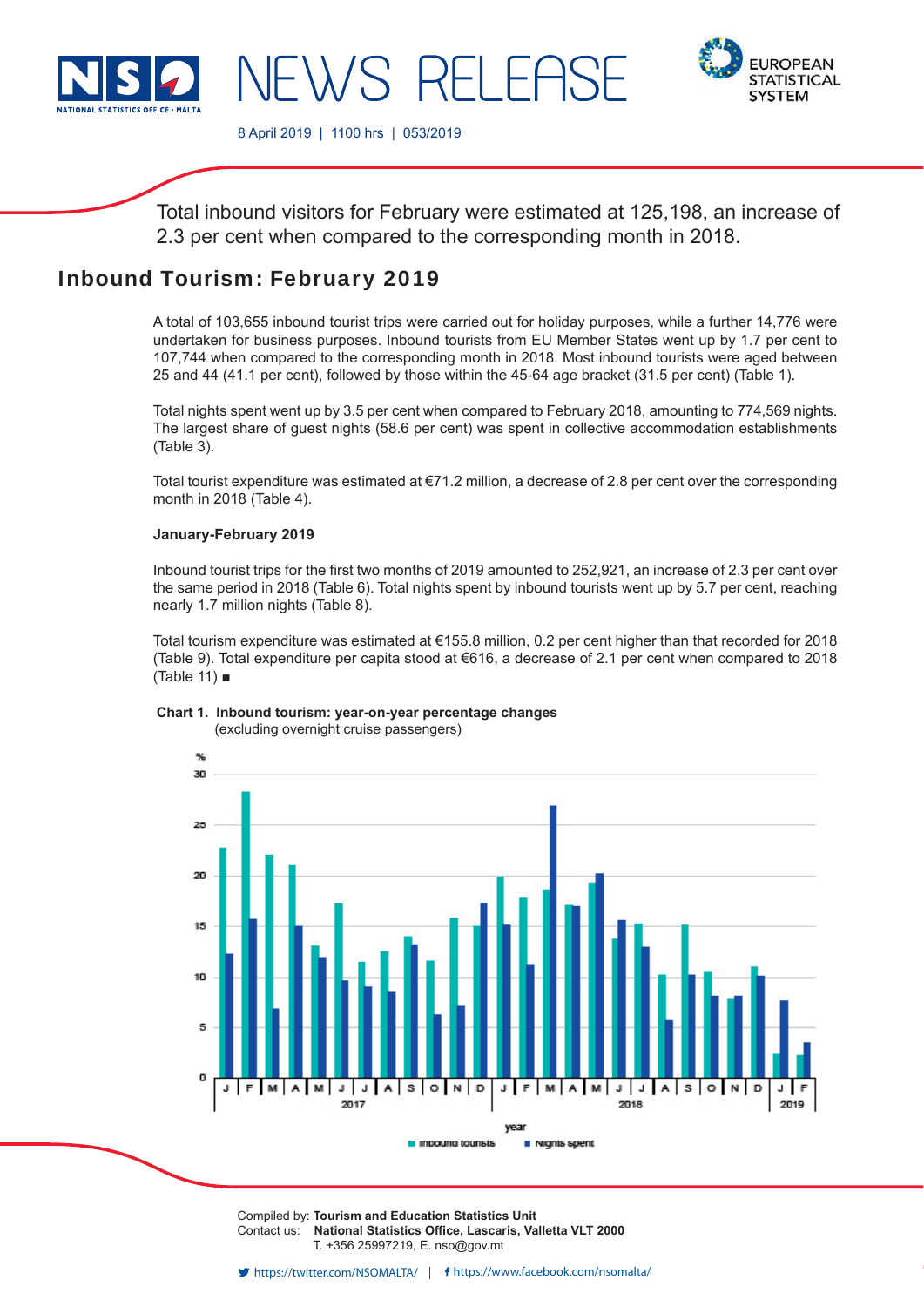| <b>Characteristics</b>                                         | February |         |         | Change   | Percentage<br>change |
|----------------------------------------------------------------|----------|---------|---------|----------|----------------------|
|                                                                | 2017     | 2018    | 2019    |          | 2019/2018            |
| <b>Total inbound visitors</b>                                  | 103,899  | 122,433 | 125,198 | 2,765    | 2.3                  |
| Overnight cruise passengers                                    |          |         |         |          |                      |
| <b>Inbound tourists</b>                                        | 103,899  | 122,433 | 125,198 | 2,765    | 2.3                  |
| Mode of travel                                                 |          |         |         |          |                      |
| Air                                                            | 101,849  | 120,292 | 122,617 | 2,325    | 1.9                  |
| Sea                                                            | 2,050    | 2,141   | 2,581   |          |                      |
| <b>Sex</b>                                                     |          |         |         |          |                      |
| Males                                                          | 56,070   | 62,958  | 62,525  |          |                      |
| Females                                                        | 47,829   | 59,475  | 62,674  | 3,198    | 5.4                  |
| Age group                                                      |          |         |         |          |                      |
| $0 - 24$                                                       | 17,046   | 19,705  | 22,115  | 2,410    | 12.2                 |
| 25-44                                                          | 37,305   | 46,284  | 51,420  | 5,136    | 11.1                 |
| 45-64                                                          | 35,129   | 40,445  | 39,496  |          |                      |
| 65 or more                                                     | 14,419   | 15,999  | 12,166  | $-3,832$ | $-24.0$              |
| <b>Markets</b>                                                 |          |         |         |          |                      |
| EU                                                             | 90,472   | 105,930 | 107,744 | 1,814    | 1.7                  |
| of which: Euro area                                            | 53,007   | 58,854  | 59,751  |          |                      |
| Non-EU                                                         | 13,427   | 16,503  | 17,454  |          |                      |
| Purpose of visit                                               |          |         |         |          |                      |
| Holiday                                                        | 81,706   | 103,555 | 103,655 |          |                      |
| Business and professional                                      | 14,691   | 10,876  | 14,776  | 3,900    | 35.9                 |
| Other (including educational,<br>religious and health tourism) | 7,502    | 8,001   | 6,766   |          |                      |
| <b>Organisation of stay</b>                                    |          |         |         |          |                      |
| Package                                                        | 36,081   | 46,148  | 38,659  | $-7,490$ | $-16.2$              |
| Non-package                                                    | 67,818   | 76,285  | 86,540  | 10,255   | 13.4                 |
| Frequency                                                      |          |         |         |          |                      |
| First-time tourists                                            | 70,285   | 91,833  | 90,414  |          |                      |
| Repeat tourists                                                | 33,614   | 30,600  | 34,784  | 4,184    | 13.7                 |
| once a year or less                                            | 23,582   | 21,250  | 22,471  |          |                      |
| more than once a year                                          | 10,032   | 9,350   | 12,313  | 2,963    | 31.7                 |
| <b>Duration of visit</b>                                       |          |         |         |          |                      |
| 1-3 nights                                                     | 30,746   | 35,829  | 43,277  | 7,448    | 20.8                 |
| 4-6 nights                                                     | 31,848   | 40,677  | 37,703  | $-2,974$ | $-7.3$               |
| 7 nights or more                                               | 41,305   | 45,927  | 44,218  | $-1,709$ | $-3.7$               |
| Average length of stay (nights)                                | 6.5      | 6.1     | 6.2     | 0.1      |                      |

Notes:

1. Totals may not add up due to rounding.

2. Changes denoted by the dash symbol (-) should be treated with caution. For more information, please refer to methodological note 5.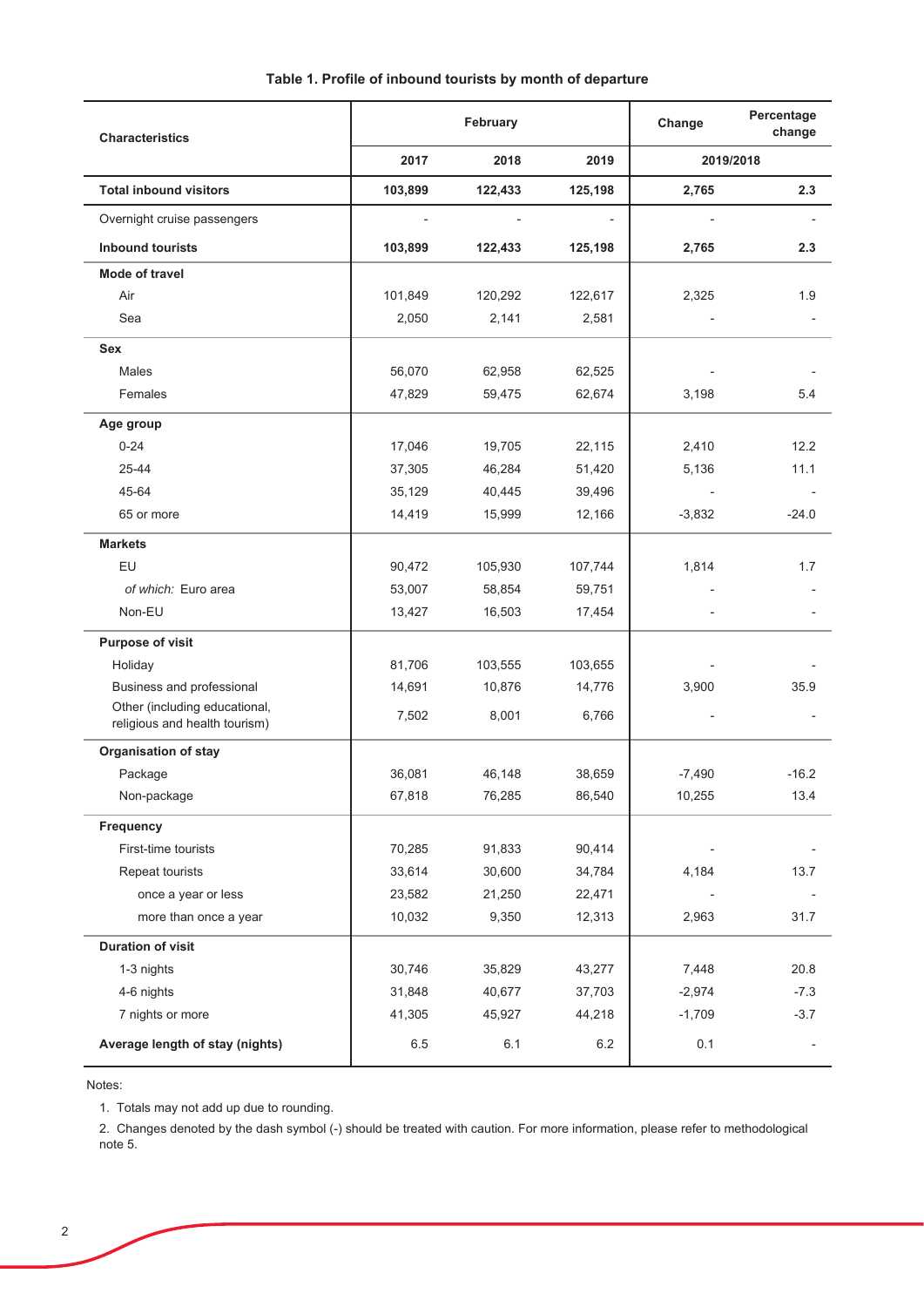#### Table 2. Inbound tourists by month of departure and type of accommodation

| <b>Type of accommodation</b> |         | February | Change  | Percentage<br>change |      |
|------------------------------|---------|----------|---------|----------------------|------|
|                              | 2017    | 2018     | 2019    | 2019/2018            |      |
| <b>Rented accommodation</b>  | 93,115  | 108,261  | 111,246 | 2,986                | 2.8  |
| Collective                   | 78.048  | 88,823   | 88,731  | ٠                    |      |
| Other rented                 | 15,066  | 19.438   | 22,516  | 3,078                | 15.8 |
| Non-rented accommodation     | 10.784  | 14,173   | 13,952  | ۰                    | ۰    |
| <b>Total tourists</b>        | 103,899 | 122,433  | 125,198 | 2,765                | 2.3  |

Notes:

1. Totals may not add up due to rounding.

2. Changes denoted by the dash symbol (-) should be treated with caution. For more information, please refer to methodological note 5.

#### Table 3. Total nights spent by inbound tourists by month of departure and type of accommodation

| <b>Type of accommodation</b> |         | February | Change  | Percentage<br>change |      |
|------------------------------|---------|----------|---------|----------------------|------|
|                              | 2017    | 2018     | 2019    | 2019/2018            |      |
| <b>Rented accommodation</b>  | 598,599 | 646.531  | 668,043 | 21,512               | 3.3  |
| Collective                   | 453.755 | 487.406  | 453,689 |                      |      |
| Other rented                 | 144.844 | 159.125  | 214,355 | 55.230               | 34.7 |
| Non-rented accommodation     | 74,128  | 101,579  | 106,526 | ٠                    | ۰    |
| <b>Total nights</b>          | 672,727 | 748,110  | 774,569 | 26,460               | 3.5  |

Note: Totals may not add up due to rounding.

## Table 4. Total expenditure by inbound tourists by month of departure and expenditure category

|                             |          |        |        |           | $\epsilon$ 000       |
|-----------------------------|----------|--------|--------|-----------|----------------------|
| <b>Expenditure category</b> | February |        |        | Change    | Percentage<br>change |
|                             | 2017     | 2018   | 2019   | 2019/2018 |                      |
| Package                     | 18,299   | 21,109 | 16,488 | $-4,621$  | $-21.9$              |
| Non-package                 | 22,714   | 24,652 | 26,338 | 1,686     | 6.8                  |
| Air/sea fares               | 10,601   | 12,266 | 11,913 | $-353$    | $-2.9$               |
| Accommodation               | 12,113   | 12.386 | 14,425 | 2,039     | 16.5                 |
| Other expenditure           | 28,878   | 27,441 | 28,329 | 889       | 3.2                  |
| <b>Total expenditure</b>    | 69,891   | 73,202 | 71,156 | $-2,047$  | $-2.8$               |

Notes:

1. Expenditure estimates are rounded to the nearest thousand Euro.

2. Totals may not add up due to rounding.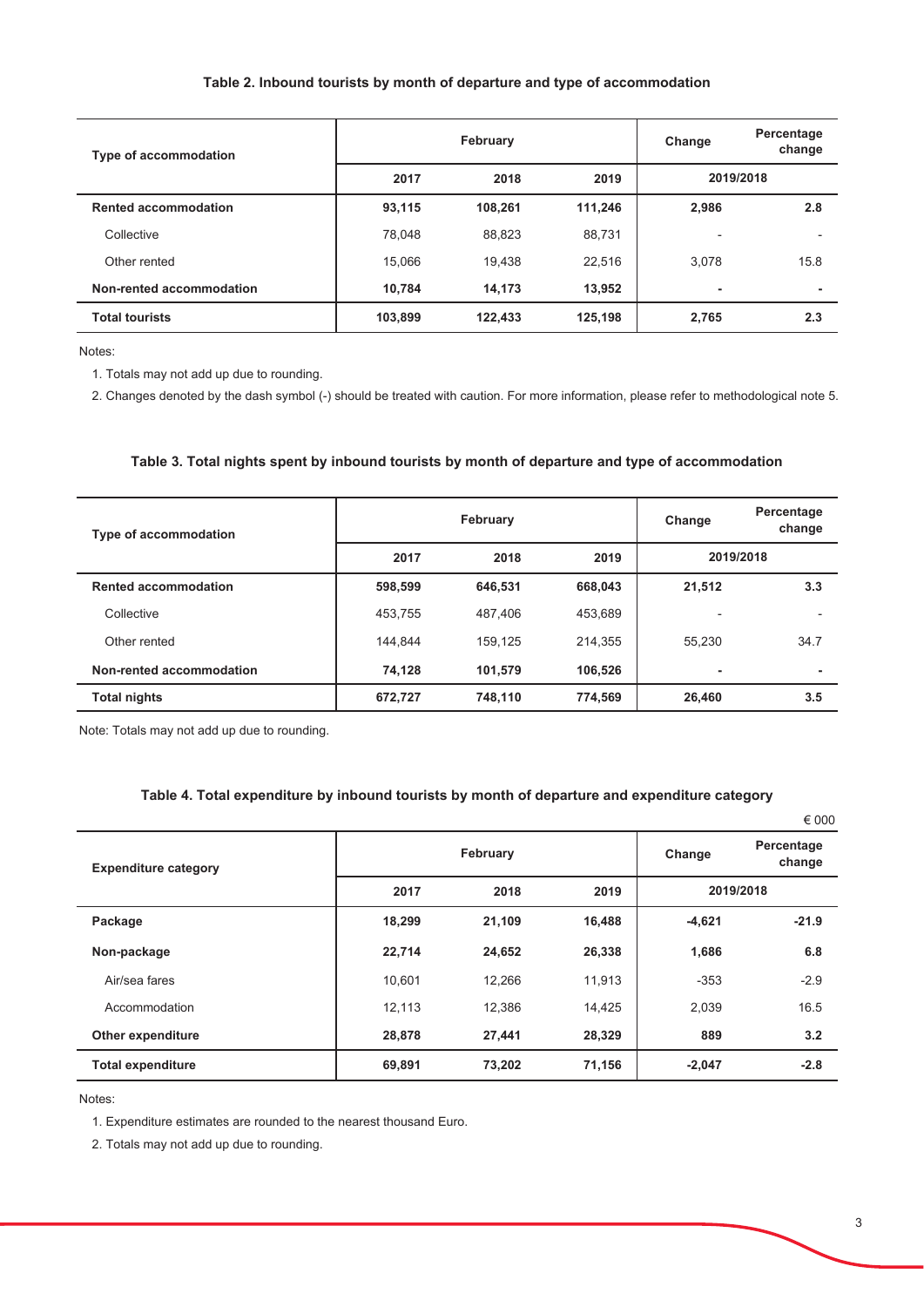## Table 5. Inbound tourists, nights spent and total expenditure by month of departure and country of residence

|             | <b>Country of residence</b>                                                                                                    |         | February |         | Change    | Percentage<br>change |
|-------------|--------------------------------------------------------------------------------------------------------------------------------|---------|----------|---------|-----------|----------------------|
|             |                                                                                                                                | 2017    | 2018     | 2019    |           | 2019/2018            |
|             | EU                                                                                                                             | 90,472  | 105,930  | 107,744 | 1,814     | 1.7                  |
|             | of which:                                                                                                                      |         |          |         |           |                      |
|             | France                                                                                                                         | 8,090   | 7,704    | 10,391  | 2,687     | 34.9                 |
| Tourists    | Germany                                                                                                                        | 10,052  | 12,749   | 9,668   | $-3,081$  | $-24.2$              |
|             | Italy                                                                                                                          | 17,002  | 19,478   | 18,316  |           |                      |
|             | United Kingdom                                                                                                                 | 27,510  | 32,056   | 32,369  |           |                      |
|             | Non-EU                                                                                                                         | 13,427  | 16,503   | 17,454  |           |                      |
|             | <b>Total</b>                                                                                                                   | 103,899 | 122,433  | 125,198 | 2,765     | 2.3                  |
|             | EU                                                                                                                             | 559,588 | 613,073  | 642,038 | 28,965    | 4.7                  |
|             | of which:                                                                                                                      |         |          |         |           |                      |
|             | France                                                                                                                         | 50,137  | 49,394   | 72,765  | 23,371    | 47.3                 |
| Nights      | Germany                                                                                                                        | 65,374  | 84,174   | 58,879  | $-25,295$ | $-30.1$              |
|             | Italy                                                                                                                          | 84,926  | 96,407   | 116,280 |           |                      |
|             | United Kingdom                                                                                                                 | 206,982 | 203,974  | 182,404 |           |                      |
|             | Non-EU                                                                                                                         | 113,139 | 135,037  | 132,531 |           |                      |
|             | <b>Total</b>                                                                                                                   | 672,727 | 748,110  | 774,569 | 26,460    | 3.5                  |
|             | EU                                                                                                                             | 55,278  | 58,313   | 56,120  | $-2,192$  | $-3.8$               |
|             | of which:                                                                                                                      |         |          |         |           |                      |
| Expenditure | France                                                                                                                         | 4,670   | 4,759    | 5,535   | 776       | 16.3                 |
| (6000)      | Germany                                                                                                                        | 7,692   | 8,138    | 5,464   | $-2,673$  | $-32.9$              |
|             | Italy                                                                                                                          | 9,075   | 8,477    | 8,540   |           |                      |
|             | United Kingdom                                                                                                                 | 16,793  | 18,304   | 18,010  |           |                      |
|             | Non-EU                                                                                                                         | 14,613  | 14,889   | 15,035  |           |                      |
|             | <b>Total</b>                                                                                                                   | 69,891  | 73,202   | 71,156  | $-2,047$  | $-2.8$               |
| Notes:      |                                                                                                                                |         |          |         |           |                      |
|             | 1. Expenditure estimates are rounded to the nearest thousand Euro.                                                             |         |          |         |           |                      |
|             | 2. Totals may not add up due to rounding.                                                                                      |         |          |         |           |                      |
|             | 3. Changes denoted by the dash symbol (-) should be treated with caution. For more information, please refer to methodological |         |          |         |           |                      |
| note 5.     |                                                                                                                                |         |          |         |           |                      |

3. Changes denoted by the dash symbol (-) should be treated with caution. For more information, please refer to methodological note 5.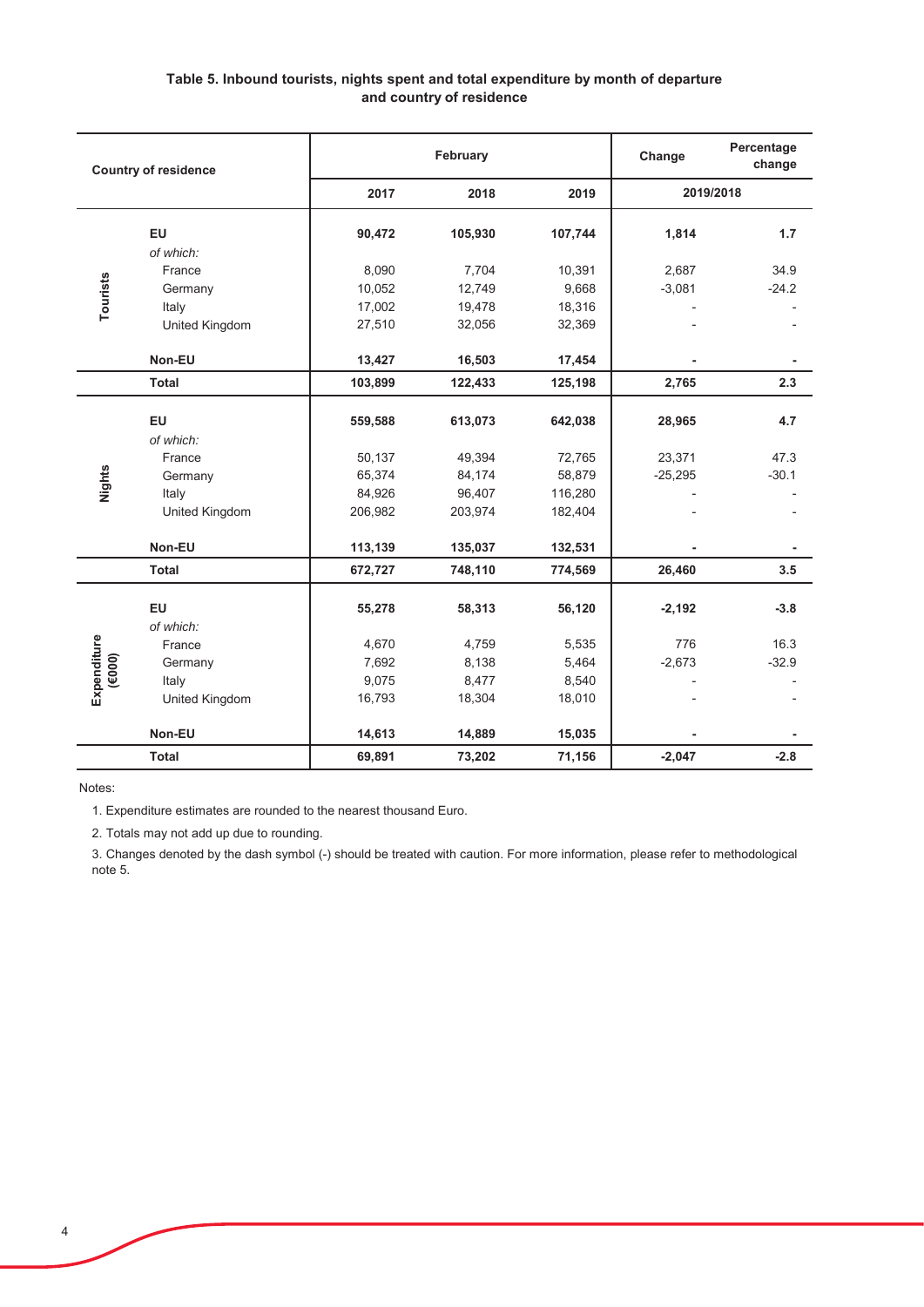| <b>Characteristics</b>                                         |         | January-February | Change                   | Percentage<br>change |                |
|----------------------------------------------------------------|---------|------------------|--------------------------|----------------------|----------------|
|                                                                | 2017    | 2018             | 2019                     | 2019/2018            |                |
| <b>Total inbound visitors</b>                                  | 207,968 | 247,203          | 252,921                  | 5,719                | 2.3            |
| Overnight cruise passengers                                    |         |                  | $\overline{\phantom{a}}$ | $\overline{a}$       |                |
| <b>Inbound tourists</b>                                        | 207,968 | 247,203          | 252,921                  | 5,719                | 2.3            |
| Mode of travel                                                 |         |                  |                          |                      |                |
| Air                                                            | 203,865 | 242,881          | 247,775                  | 4,894                | 2.0            |
| Sea                                                            | 4,103   | 4,322            | 5,146                    |                      |                |
| <b>Sex</b>                                                     |         |                  |                          |                      |                |
| Males                                                          | 112,181 | 130,957          | 129,359                  | $-1,598$             | $-1.2$         |
| Females                                                        | 95,786  | 116,246          | 123,562                  | 7,316                | 6.3            |
| Age group                                                      |         |                  |                          |                      |                |
| $0 - 24$                                                       | 33,091  | 36,167           | 42,365                   | 6,199                | 17.1           |
| 25-44                                                          | 76,270  | 95,196           | 104,208                  | 9,011                | 9.5            |
| 45-64                                                          | 70,357  | 83,466           | 79,797                   | $-3,669$             | $-4.4$         |
| 65 or more                                                     | 28,250  | 32,374           | 26,551                   | $-5,823$             | $-18.0$        |
| <b>Markets</b>                                                 |         |                  |                          |                      |                |
| EU                                                             | 181,013 | 212,561          | 214,678                  | 2,117                | 1.0            |
| of which: Euro area                                            | 107,970 | 123,614          | 124,982                  |                      |                |
| Non-EU                                                         | 26,955  | 34,642           | 38,243                   | 3,601                | 10.4           |
| <b>Purpose of visit</b>                                        |         |                  |                          |                      |                |
| Holiday                                                        | 173,260 | 209,670          | 218,206                  | 8,537                | 4.1            |
| Business and professional                                      | 23,426  | 25,765           | 24,237                   | $-1,528$             | $-5.9$         |
| Other (including educational,<br>religious and health tourism) | 11,282  | 11,768           | 10,478                   |                      |                |
| <b>Organisation of stay</b>                                    |         |                  |                          |                      |                |
| Package                                                        | 68,761  | 89,177           | 76,100                   | $-13,077$            | $-14.7$        |
| Non-package                                                    | 139,206 | 158,025          | 176,821                  | 18,795               | 11.9           |
| Frequency                                                      |         |                  |                          |                      |                |
| First-time tourists                                            | 139,302 | 178,983          | 179,896                  |                      |                |
| Repeat tourists                                                | 68,666  | 68,220           | 73,025                   | 4,806                | 7.0            |
| once a year or less                                            | 45,828  | 45,881           | 48,107                   | 2,226                | 4.9            |
| more than once a year                                          | 22,837  | 22,339           | 24,919                   | 2,580                | 11.5           |
| <b>Duration of visit</b>                                       |         |                  |                          |                      |                |
| 1-3 nights                                                     | 58,457  | 70,038           | 80,217                   | 10,179               | 14.5           |
| 4-6 nights                                                     | 62,524  | 77,570           | 77,925                   |                      |                |
| 7 nights or more                                               | 86,987  | 99,595           | 94,780                   | $-4,815$             | $-4.8$         |
| Average length of stay (nights)                                | $6.8\,$ | $6.5\,$          | 6.7                      | 0.2                  | $\overline{a}$ |

Notes:

1. Totals may not add up due to rounding.

2. Changes denoted by the dash symbol (-) should be treated with caution. For more information, please refer to methodological note 5.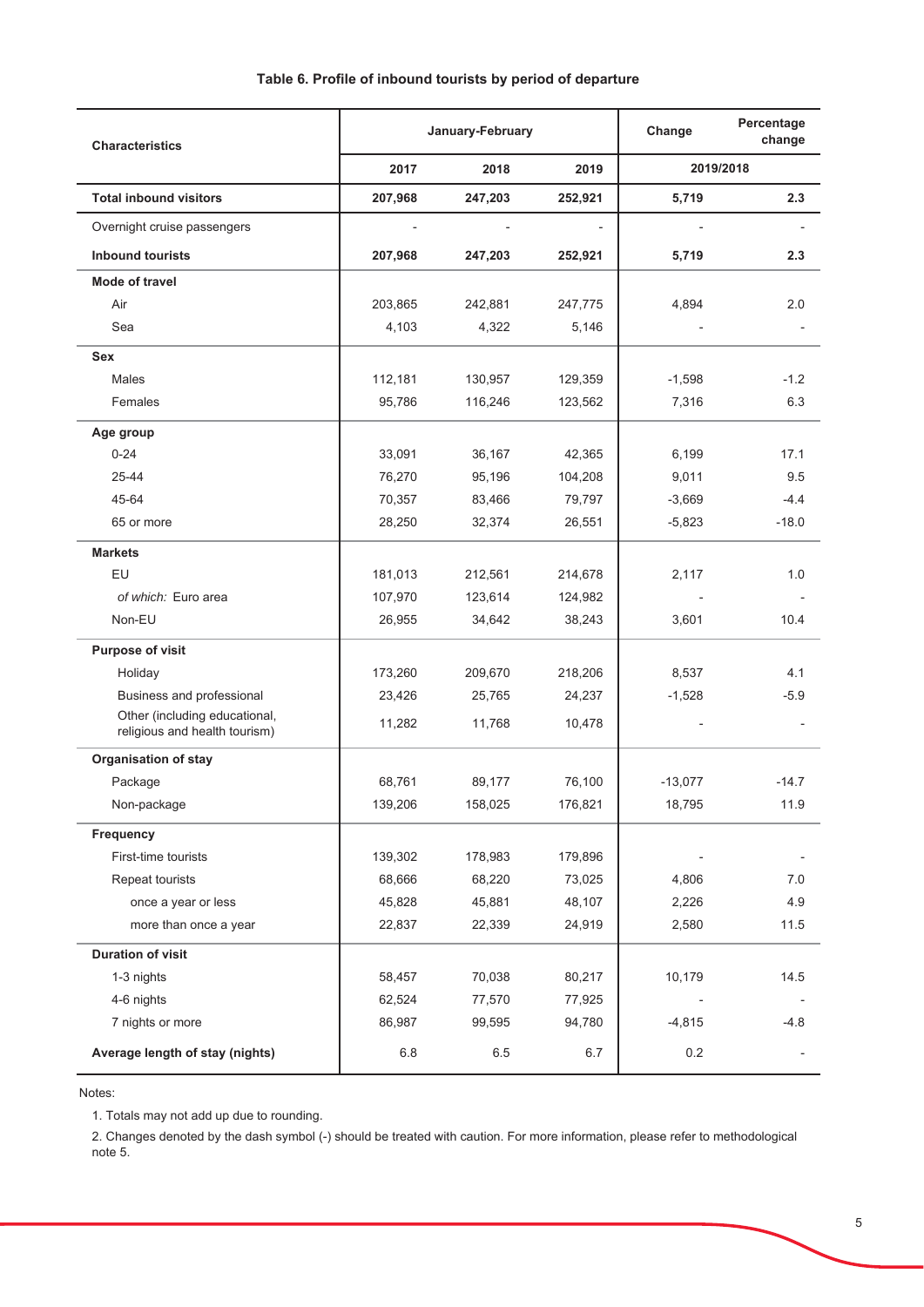### Table 7. Inbound tourists by period of departure and type of accommodation

| <b>Type of accommodation</b> |         | January-February | Change  | Percentage<br>change |        |
|------------------------------|---------|------------------|---------|----------------------|--------|
|                              | 2017    | 2018             | 2019    | 2019/2018            |        |
| <b>Rented accommodation</b>  | 180,806 | 215,522          | 218,554 | 3,032                | 1.4    |
| Collective                   | 149.652 | 179.189          | 171.340 | $-7.848$             | $-4.4$ |
| Other rented                 | 31.155  | 36.333           | 47,213  | 10.881               | 29.9   |
| Non-rented accommodation     | 27,161  | 31.681           | 34,368  | 2.686                | 8.5    |
| <b>Total tourists</b>        | 207,968 | 247,203          | 252,921 | 5,719                | 2.3    |

Note: Totals may not add up due to rounding.

### Table 8. Total nights spent by inbound tourists by period of departure and type of accommodation

| Type of accommodation       |           | January-February | Change    | Percentage<br>change |        |
|-----------------------------|-----------|------------------|-----------|----------------------|--------|
|                             | 2017      | 2018             | 2019      | 2019/2018            |        |
| <b>Rented accommodation</b> | 1,162,503 | 1,292,338        | 1,342,875 | 50.537               | 3.9    |
| Collective                  | 877,207   | 989.003          | 903.000   | $-86.003$            | $-8.7$ |
| Other rented                | 285.297   | 303.335          | 439.875   | 136.540              | 45.0   |
| Non-rented accommodation    | 247,534   | 304.086          | 344.134   | 40.048               | 13.2   |
| <b>Total nights</b>         | 1,410,037 | 1,596,423        | 1,687,009 | 90,585               | 5.7    |

Note: Totals may not add up due to rounding.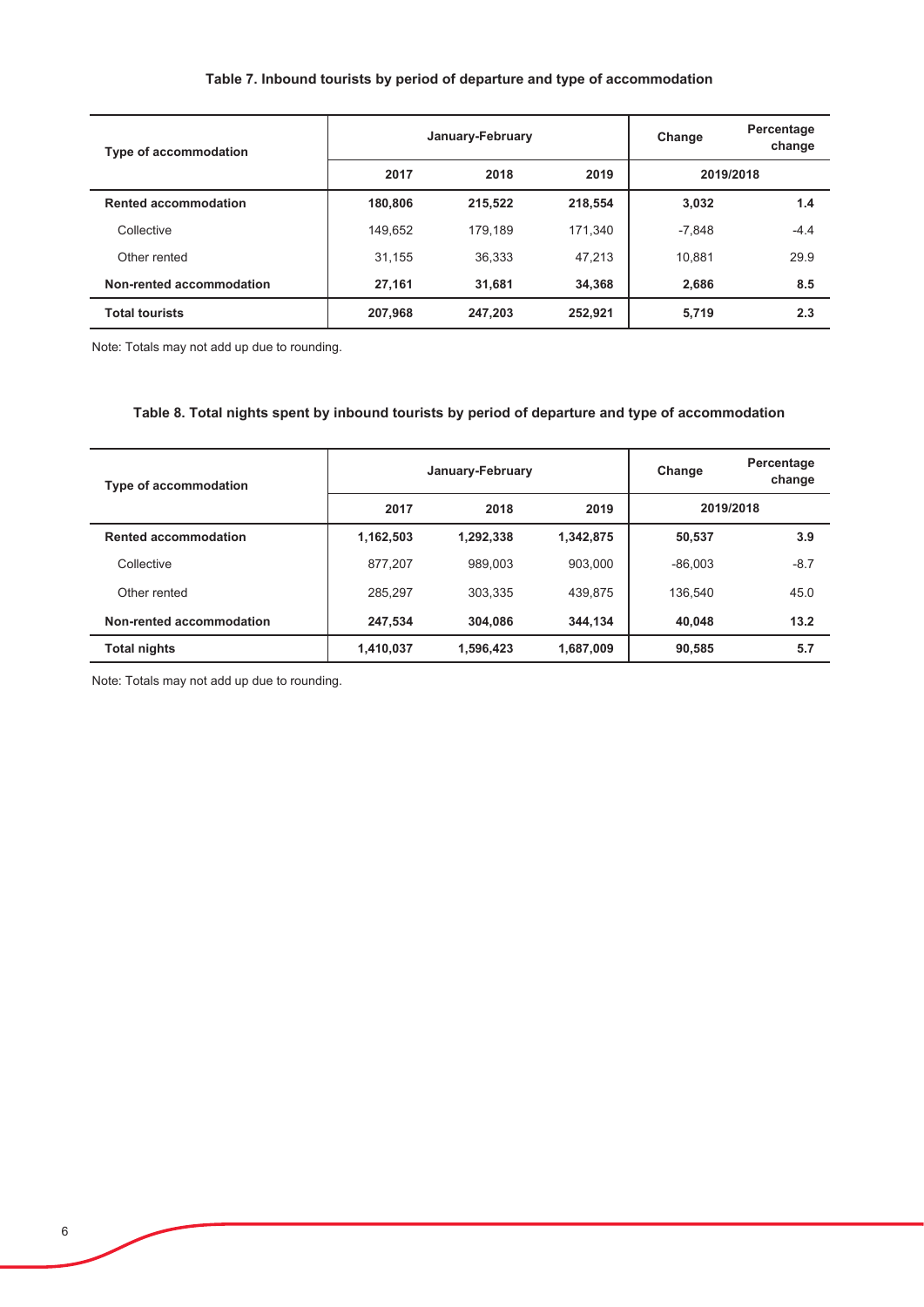#### Table 9. Inbound tourists, nights spent and total expenditure by period of departure and country of residence

| 2017<br>2019<br>2019/2018<br>2018<br>$1,328^{u}$<br>$2,400^u$<br>Australia<br>$2,232^u$<br>L,<br>4,160<br>Austria<br>$2,991^u$<br>$1,968^u$<br>8,823<br>8,350<br>7,620<br>Belgium<br>14,480<br>15,552<br>18,184<br>2,632<br>16.9<br>France<br>$-21.8$<br>19,522<br>27,004<br>21,130<br>$-5,874$<br>Germany<br>$1,845^u$<br>$2,208^u$<br>Hungary<br>$3,039^{\mathrm{u}}$<br>3,207<br>4,682<br>Ireland<br>4,528<br>Tourists<br>42,334<br>40,210<br>37,124<br>$-2,123$<br>$-5.0$<br>Italy<br>4,750<br>5,239<br>4,735<br>Netherlands<br>7,087<br>Poland<br>12,940<br>14,210<br>Scandinavia*<br>6,387<br>8,187<br>7,174<br>6,434<br>80.0<br>8,119<br>11,579<br>5,145<br>Spain<br>Switzerland<br>$2,662^u$<br>$3,013^u$<br>$3,071^u$<br>United Kingdom<br>53,883<br>59,567<br>58,445<br><b>USA</b><br>2,916<br>3,340<br>4,680<br>Other<br>7,323<br>32,846<br>41,794<br>49,116<br>17.5<br><b>Total</b><br>252,921<br>2.3<br>207,968<br>247,203<br>5,719<br>$20,494^u$<br>49,477 <sup>u</sup><br>Australia<br>$21,266^u$<br>24,430<br>Austria<br>$19,528^u$<br>$16,465^{\rm u}$<br>43,199<br>42,710<br>53,348<br>Belgium<br>France<br>81,413<br>93,887<br>116,703<br>22,816<br>24.3<br>$-25.7$<br>131,280<br>182,193<br>135,380<br>$-46,813$<br>Germany<br>$11,055^u$<br>Hungary<br>$12,663^u$<br>$14,050^u$<br>22,348<br>30,480<br>28,976<br>Ireland<br>Nights<br>196,031<br>224,347<br>250,780<br>26,433<br>11.8<br>Italy<br>Netherlands<br>33,181<br>29,853<br>42,121<br>44,133<br>76,677<br>86,377<br>Poland<br>Scandinavia*<br>46,447<br>59,712<br>49,893<br>29,019<br>39,699<br>57,602<br>28,583<br>98.5<br>Spain<br>Switzerland<br>$18,909^u$<br>$21,071^u$<br>$20,552^u$<br>419,848<br>391,952<br>371,430<br>United Kingdom<br><b>USA</b><br>17,041<br>21,328<br>25,523<br>28.6<br>Other<br>263,823<br>308,233<br>396,542<br>88,309<br><b>Total</b><br>1,410,037<br>1,596,423<br>1,687,009<br>90,585<br>5.7<br>Australia<br>$2,391^u$<br>$3,246^u$<br>$3,020^u$<br>3,180<br>$2,061^u$<br>Austria<br>$2,583^u$<br>4,667<br>4,321<br>4,142<br>Belgium<br>9,179<br>9,918<br>10,511<br>592<br>6.0<br>France<br>13,884<br>17,396<br>$-4,540$<br>$-26.1$<br>12,855<br>Germany<br>$1,007^u$<br>$1,333^u$<br>$1,032^u$<br>Hungary<br>Expenditure<br>2,141<br>3,022<br>3,275<br>Ireland<br>$(\epsilon$ 000)<br>$-1,885$<br>18,583<br>20,269<br>18,384<br>$-9.3$<br>Italy<br>3,023<br>Netherlands<br>3,197<br>3,009<br>3,770<br>6,999<br>Poland<br>7,097<br>Scandinavia*<br>5,425<br>6,240<br>5,397<br>4,038<br>3,502<br>4,612<br>1,110<br>31.7<br>Spain<br>$2,661^u$<br>Switzerland<br>$2,142^u$<br>$2,475^{\circ}$<br>34,426<br>34,740<br>34,276<br>United Kingdom<br><b>USA</b><br>2,612<br>2,972<br>4,067<br>30,670<br>32,962<br>39,328<br>6,365<br>19.3<br>Other<br>0.2<br><b>Total</b><br>140.739<br>383<br>155.460<br>155.842 | <b>Country of residence</b> |  | January-February | Change | Percentage<br>change |  |
|----------------------------------------------------------------------------------------------------------------------------------------------------------------------------------------------------------------------------------------------------------------------------------------------------------------------------------------------------------------------------------------------------------------------------------------------------------------------------------------------------------------------------------------------------------------------------------------------------------------------------------------------------------------------------------------------------------------------------------------------------------------------------------------------------------------------------------------------------------------------------------------------------------------------------------------------------------------------------------------------------------------------------------------------------------------------------------------------------------------------------------------------------------------------------------------------------------------------------------------------------------------------------------------------------------------------------------------------------------------------------------------------------------------------------------------------------------------------------------------------------------------------------------------------------------------------------------------------------------------------------------------------------------------------------------------------------------------------------------------------------------------------------------------------------------------------------------------------------------------------------------------------------------------------------------------------------------------------------------------------------------------------------------------------------------------------------------------------------------------------------------------------------------------------------------------------------------------------------------------------------------------------------------------------------------------------------------------------------------------------------------------------------------------------------------------------------------------------------------------------------------------------------------------------------------------------------------------------------------------------------------------------------------------------------------------------------------------------------------------------------------------------------------------------------------------------------|-----------------------------|--|------------------|--------|----------------------|--|
|                                                                                                                                                                                                                                                                                                                                                                                                                                                                                                                                                                                                                                                                                                                                                                                                                                                                                                                                                                                                                                                                                                                                                                                                                                                                                                                                                                                                                                                                                                                                                                                                                                                                                                                                                                                                                                                                                                                                                                                                                                                                                                                                                                                                                                                                                                                                                                                                                                                                                                                                                                                                                                                                                                                                                                                                                            |                             |  |                  |        |                      |  |
|                                                                                                                                                                                                                                                                                                                                                                                                                                                                                                                                                                                                                                                                                                                                                                                                                                                                                                                                                                                                                                                                                                                                                                                                                                                                                                                                                                                                                                                                                                                                                                                                                                                                                                                                                                                                                                                                                                                                                                                                                                                                                                                                                                                                                                                                                                                                                                                                                                                                                                                                                                                                                                                                                                                                                                                                                            |                             |  |                  |        |                      |  |
|                                                                                                                                                                                                                                                                                                                                                                                                                                                                                                                                                                                                                                                                                                                                                                                                                                                                                                                                                                                                                                                                                                                                                                                                                                                                                                                                                                                                                                                                                                                                                                                                                                                                                                                                                                                                                                                                                                                                                                                                                                                                                                                                                                                                                                                                                                                                                                                                                                                                                                                                                                                                                                                                                                                                                                                                                            |                             |  |                  |        |                      |  |
|                                                                                                                                                                                                                                                                                                                                                                                                                                                                                                                                                                                                                                                                                                                                                                                                                                                                                                                                                                                                                                                                                                                                                                                                                                                                                                                                                                                                                                                                                                                                                                                                                                                                                                                                                                                                                                                                                                                                                                                                                                                                                                                                                                                                                                                                                                                                                                                                                                                                                                                                                                                                                                                                                                                                                                                                                            |                             |  |                  |        |                      |  |
|                                                                                                                                                                                                                                                                                                                                                                                                                                                                                                                                                                                                                                                                                                                                                                                                                                                                                                                                                                                                                                                                                                                                                                                                                                                                                                                                                                                                                                                                                                                                                                                                                                                                                                                                                                                                                                                                                                                                                                                                                                                                                                                                                                                                                                                                                                                                                                                                                                                                                                                                                                                                                                                                                                                                                                                                                            |                             |  |                  |        |                      |  |
|                                                                                                                                                                                                                                                                                                                                                                                                                                                                                                                                                                                                                                                                                                                                                                                                                                                                                                                                                                                                                                                                                                                                                                                                                                                                                                                                                                                                                                                                                                                                                                                                                                                                                                                                                                                                                                                                                                                                                                                                                                                                                                                                                                                                                                                                                                                                                                                                                                                                                                                                                                                                                                                                                                                                                                                                                            |                             |  |                  |        |                      |  |
|                                                                                                                                                                                                                                                                                                                                                                                                                                                                                                                                                                                                                                                                                                                                                                                                                                                                                                                                                                                                                                                                                                                                                                                                                                                                                                                                                                                                                                                                                                                                                                                                                                                                                                                                                                                                                                                                                                                                                                                                                                                                                                                                                                                                                                                                                                                                                                                                                                                                                                                                                                                                                                                                                                                                                                                                                            |                             |  |                  |        |                      |  |
|                                                                                                                                                                                                                                                                                                                                                                                                                                                                                                                                                                                                                                                                                                                                                                                                                                                                                                                                                                                                                                                                                                                                                                                                                                                                                                                                                                                                                                                                                                                                                                                                                                                                                                                                                                                                                                                                                                                                                                                                                                                                                                                                                                                                                                                                                                                                                                                                                                                                                                                                                                                                                                                                                                                                                                                                                            |                             |  |                  |        |                      |  |
|                                                                                                                                                                                                                                                                                                                                                                                                                                                                                                                                                                                                                                                                                                                                                                                                                                                                                                                                                                                                                                                                                                                                                                                                                                                                                                                                                                                                                                                                                                                                                                                                                                                                                                                                                                                                                                                                                                                                                                                                                                                                                                                                                                                                                                                                                                                                                                                                                                                                                                                                                                                                                                                                                                                                                                                                                            |                             |  |                  |        |                      |  |
|                                                                                                                                                                                                                                                                                                                                                                                                                                                                                                                                                                                                                                                                                                                                                                                                                                                                                                                                                                                                                                                                                                                                                                                                                                                                                                                                                                                                                                                                                                                                                                                                                                                                                                                                                                                                                                                                                                                                                                                                                                                                                                                                                                                                                                                                                                                                                                                                                                                                                                                                                                                                                                                                                                                                                                                                                            |                             |  |                  |        |                      |  |
|                                                                                                                                                                                                                                                                                                                                                                                                                                                                                                                                                                                                                                                                                                                                                                                                                                                                                                                                                                                                                                                                                                                                                                                                                                                                                                                                                                                                                                                                                                                                                                                                                                                                                                                                                                                                                                                                                                                                                                                                                                                                                                                                                                                                                                                                                                                                                                                                                                                                                                                                                                                                                                                                                                                                                                                                                            |                             |  |                  |        |                      |  |
|                                                                                                                                                                                                                                                                                                                                                                                                                                                                                                                                                                                                                                                                                                                                                                                                                                                                                                                                                                                                                                                                                                                                                                                                                                                                                                                                                                                                                                                                                                                                                                                                                                                                                                                                                                                                                                                                                                                                                                                                                                                                                                                                                                                                                                                                                                                                                                                                                                                                                                                                                                                                                                                                                                                                                                                                                            |                             |  |                  |        |                      |  |
|                                                                                                                                                                                                                                                                                                                                                                                                                                                                                                                                                                                                                                                                                                                                                                                                                                                                                                                                                                                                                                                                                                                                                                                                                                                                                                                                                                                                                                                                                                                                                                                                                                                                                                                                                                                                                                                                                                                                                                                                                                                                                                                                                                                                                                                                                                                                                                                                                                                                                                                                                                                                                                                                                                                                                                                                                            |                             |  |                  |        |                      |  |
|                                                                                                                                                                                                                                                                                                                                                                                                                                                                                                                                                                                                                                                                                                                                                                                                                                                                                                                                                                                                                                                                                                                                                                                                                                                                                                                                                                                                                                                                                                                                                                                                                                                                                                                                                                                                                                                                                                                                                                                                                                                                                                                                                                                                                                                                                                                                                                                                                                                                                                                                                                                                                                                                                                                                                                                                                            |                             |  |                  |        |                      |  |
|                                                                                                                                                                                                                                                                                                                                                                                                                                                                                                                                                                                                                                                                                                                                                                                                                                                                                                                                                                                                                                                                                                                                                                                                                                                                                                                                                                                                                                                                                                                                                                                                                                                                                                                                                                                                                                                                                                                                                                                                                                                                                                                                                                                                                                                                                                                                                                                                                                                                                                                                                                                                                                                                                                                                                                                                                            |                             |  |                  |        |                      |  |
|                                                                                                                                                                                                                                                                                                                                                                                                                                                                                                                                                                                                                                                                                                                                                                                                                                                                                                                                                                                                                                                                                                                                                                                                                                                                                                                                                                                                                                                                                                                                                                                                                                                                                                                                                                                                                                                                                                                                                                                                                                                                                                                                                                                                                                                                                                                                                                                                                                                                                                                                                                                                                                                                                                                                                                                                                            |                             |  |                  |        |                      |  |
|                                                                                                                                                                                                                                                                                                                                                                                                                                                                                                                                                                                                                                                                                                                                                                                                                                                                                                                                                                                                                                                                                                                                                                                                                                                                                                                                                                                                                                                                                                                                                                                                                                                                                                                                                                                                                                                                                                                                                                                                                                                                                                                                                                                                                                                                                                                                                                                                                                                                                                                                                                                                                                                                                                                                                                                                                            |                             |  |                  |        |                      |  |
|                                                                                                                                                                                                                                                                                                                                                                                                                                                                                                                                                                                                                                                                                                                                                                                                                                                                                                                                                                                                                                                                                                                                                                                                                                                                                                                                                                                                                                                                                                                                                                                                                                                                                                                                                                                                                                                                                                                                                                                                                                                                                                                                                                                                                                                                                                                                                                                                                                                                                                                                                                                                                                                                                                                                                                                                                            |                             |  |                  |        |                      |  |
|                                                                                                                                                                                                                                                                                                                                                                                                                                                                                                                                                                                                                                                                                                                                                                                                                                                                                                                                                                                                                                                                                                                                                                                                                                                                                                                                                                                                                                                                                                                                                                                                                                                                                                                                                                                                                                                                                                                                                                                                                                                                                                                                                                                                                                                                                                                                                                                                                                                                                                                                                                                                                                                                                                                                                                                                                            |                             |  |                  |        |                      |  |
|                                                                                                                                                                                                                                                                                                                                                                                                                                                                                                                                                                                                                                                                                                                                                                                                                                                                                                                                                                                                                                                                                                                                                                                                                                                                                                                                                                                                                                                                                                                                                                                                                                                                                                                                                                                                                                                                                                                                                                                                                                                                                                                                                                                                                                                                                                                                                                                                                                                                                                                                                                                                                                                                                                                                                                                                                            |                             |  |                  |        |                      |  |
|                                                                                                                                                                                                                                                                                                                                                                                                                                                                                                                                                                                                                                                                                                                                                                                                                                                                                                                                                                                                                                                                                                                                                                                                                                                                                                                                                                                                                                                                                                                                                                                                                                                                                                                                                                                                                                                                                                                                                                                                                                                                                                                                                                                                                                                                                                                                                                                                                                                                                                                                                                                                                                                                                                                                                                                                                            |                             |  |                  |        |                      |  |
|                                                                                                                                                                                                                                                                                                                                                                                                                                                                                                                                                                                                                                                                                                                                                                                                                                                                                                                                                                                                                                                                                                                                                                                                                                                                                                                                                                                                                                                                                                                                                                                                                                                                                                                                                                                                                                                                                                                                                                                                                                                                                                                                                                                                                                                                                                                                                                                                                                                                                                                                                                                                                                                                                                                                                                                                                            |                             |  |                  |        |                      |  |
|                                                                                                                                                                                                                                                                                                                                                                                                                                                                                                                                                                                                                                                                                                                                                                                                                                                                                                                                                                                                                                                                                                                                                                                                                                                                                                                                                                                                                                                                                                                                                                                                                                                                                                                                                                                                                                                                                                                                                                                                                                                                                                                                                                                                                                                                                                                                                                                                                                                                                                                                                                                                                                                                                                                                                                                                                            |                             |  |                  |        |                      |  |
|                                                                                                                                                                                                                                                                                                                                                                                                                                                                                                                                                                                                                                                                                                                                                                                                                                                                                                                                                                                                                                                                                                                                                                                                                                                                                                                                                                                                                                                                                                                                                                                                                                                                                                                                                                                                                                                                                                                                                                                                                                                                                                                                                                                                                                                                                                                                                                                                                                                                                                                                                                                                                                                                                                                                                                                                                            |                             |  |                  |        |                      |  |
|                                                                                                                                                                                                                                                                                                                                                                                                                                                                                                                                                                                                                                                                                                                                                                                                                                                                                                                                                                                                                                                                                                                                                                                                                                                                                                                                                                                                                                                                                                                                                                                                                                                                                                                                                                                                                                                                                                                                                                                                                                                                                                                                                                                                                                                                                                                                                                                                                                                                                                                                                                                                                                                                                                                                                                                                                            |                             |  |                  |        |                      |  |
|                                                                                                                                                                                                                                                                                                                                                                                                                                                                                                                                                                                                                                                                                                                                                                                                                                                                                                                                                                                                                                                                                                                                                                                                                                                                                                                                                                                                                                                                                                                                                                                                                                                                                                                                                                                                                                                                                                                                                                                                                                                                                                                                                                                                                                                                                                                                                                                                                                                                                                                                                                                                                                                                                                                                                                                                                            |                             |  |                  |        |                      |  |
|                                                                                                                                                                                                                                                                                                                                                                                                                                                                                                                                                                                                                                                                                                                                                                                                                                                                                                                                                                                                                                                                                                                                                                                                                                                                                                                                                                                                                                                                                                                                                                                                                                                                                                                                                                                                                                                                                                                                                                                                                                                                                                                                                                                                                                                                                                                                                                                                                                                                                                                                                                                                                                                                                                                                                                                                                            |                             |  |                  |        |                      |  |
|                                                                                                                                                                                                                                                                                                                                                                                                                                                                                                                                                                                                                                                                                                                                                                                                                                                                                                                                                                                                                                                                                                                                                                                                                                                                                                                                                                                                                                                                                                                                                                                                                                                                                                                                                                                                                                                                                                                                                                                                                                                                                                                                                                                                                                                                                                                                                                                                                                                                                                                                                                                                                                                                                                                                                                                                                            |                             |  |                  |        |                      |  |
|                                                                                                                                                                                                                                                                                                                                                                                                                                                                                                                                                                                                                                                                                                                                                                                                                                                                                                                                                                                                                                                                                                                                                                                                                                                                                                                                                                                                                                                                                                                                                                                                                                                                                                                                                                                                                                                                                                                                                                                                                                                                                                                                                                                                                                                                                                                                                                                                                                                                                                                                                                                                                                                                                                                                                                                                                            |                             |  |                  |        |                      |  |
|                                                                                                                                                                                                                                                                                                                                                                                                                                                                                                                                                                                                                                                                                                                                                                                                                                                                                                                                                                                                                                                                                                                                                                                                                                                                                                                                                                                                                                                                                                                                                                                                                                                                                                                                                                                                                                                                                                                                                                                                                                                                                                                                                                                                                                                                                                                                                                                                                                                                                                                                                                                                                                                                                                                                                                                                                            |                             |  |                  |        |                      |  |
|                                                                                                                                                                                                                                                                                                                                                                                                                                                                                                                                                                                                                                                                                                                                                                                                                                                                                                                                                                                                                                                                                                                                                                                                                                                                                                                                                                                                                                                                                                                                                                                                                                                                                                                                                                                                                                                                                                                                                                                                                                                                                                                                                                                                                                                                                                                                                                                                                                                                                                                                                                                                                                                                                                                                                                                                                            |                             |  |                  |        |                      |  |
|                                                                                                                                                                                                                                                                                                                                                                                                                                                                                                                                                                                                                                                                                                                                                                                                                                                                                                                                                                                                                                                                                                                                                                                                                                                                                                                                                                                                                                                                                                                                                                                                                                                                                                                                                                                                                                                                                                                                                                                                                                                                                                                                                                                                                                                                                                                                                                                                                                                                                                                                                                                                                                                                                                                                                                                                                            |                             |  |                  |        |                      |  |
|                                                                                                                                                                                                                                                                                                                                                                                                                                                                                                                                                                                                                                                                                                                                                                                                                                                                                                                                                                                                                                                                                                                                                                                                                                                                                                                                                                                                                                                                                                                                                                                                                                                                                                                                                                                                                                                                                                                                                                                                                                                                                                                                                                                                                                                                                                                                                                                                                                                                                                                                                                                                                                                                                                                                                                                                                            |                             |  |                  |        |                      |  |
|                                                                                                                                                                                                                                                                                                                                                                                                                                                                                                                                                                                                                                                                                                                                                                                                                                                                                                                                                                                                                                                                                                                                                                                                                                                                                                                                                                                                                                                                                                                                                                                                                                                                                                                                                                                                                                                                                                                                                                                                                                                                                                                                                                                                                                                                                                                                                                                                                                                                                                                                                                                                                                                                                                                                                                                                                            |                             |  |                  |        |                      |  |
|                                                                                                                                                                                                                                                                                                                                                                                                                                                                                                                                                                                                                                                                                                                                                                                                                                                                                                                                                                                                                                                                                                                                                                                                                                                                                                                                                                                                                                                                                                                                                                                                                                                                                                                                                                                                                                                                                                                                                                                                                                                                                                                                                                                                                                                                                                                                                                                                                                                                                                                                                                                                                                                                                                                                                                                                                            |                             |  |                  |        |                      |  |
|                                                                                                                                                                                                                                                                                                                                                                                                                                                                                                                                                                                                                                                                                                                                                                                                                                                                                                                                                                                                                                                                                                                                                                                                                                                                                                                                                                                                                                                                                                                                                                                                                                                                                                                                                                                                                                                                                                                                                                                                                                                                                                                                                                                                                                                                                                                                                                                                                                                                                                                                                                                                                                                                                                                                                                                                                            |                             |  |                  |        |                      |  |
|                                                                                                                                                                                                                                                                                                                                                                                                                                                                                                                                                                                                                                                                                                                                                                                                                                                                                                                                                                                                                                                                                                                                                                                                                                                                                                                                                                                                                                                                                                                                                                                                                                                                                                                                                                                                                                                                                                                                                                                                                                                                                                                                                                                                                                                                                                                                                                                                                                                                                                                                                                                                                                                                                                                                                                                                                            |                             |  |                  |        |                      |  |
|                                                                                                                                                                                                                                                                                                                                                                                                                                                                                                                                                                                                                                                                                                                                                                                                                                                                                                                                                                                                                                                                                                                                                                                                                                                                                                                                                                                                                                                                                                                                                                                                                                                                                                                                                                                                                                                                                                                                                                                                                                                                                                                                                                                                                                                                                                                                                                                                                                                                                                                                                                                                                                                                                                                                                                                                                            |                             |  |                  |        |                      |  |
|                                                                                                                                                                                                                                                                                                                                                                                                                                                                                                                                                                                                                                                                                                                                                                                                                                                                                                                                                                                                                                                                                                                                                                                                                                                                                                                                                                                                                                                                                                                                                                                                                                                                                                                                                                                                                                                                                                                                                                                                                                                                                                                                                                                                                                                                                                                                                                                                                                                                                                                                                                                                                                                                                                                                                                                                                            |                             |  |                  |        |                      |  |
|                                                                                                                                                                                                                                                                                                                                                                                                                                                                                                                                                                                                                                                                                                                                                                                                                                                                                                                                                                                                                                                                                                                                                                                                                                                                                                                                                                                                                                                                                                                                                                                                                                                                                                                                                                                                                                                                                                                                                                                                                                                                                                                                                                                                                                                                                                                                                                                                                                                                                                                                                                                                                                                                                                                                                                                                                            |                             |  |                  |        |                      |  |
|                                                                                                                                                                                                                                                                                                                                                                                                                                                                                                                                                                                                                                                                                                                                                                                                                                                                                                                                                                                                                                                                                                                                                                                                                                                                                                                                                                                                                                                                                                                                                                                                                                                                                                                                                                                                                                                                                                                                                                                                                                                                                                                                                                                                                                                                                                                                                                                                                                                                                                                                                                                                                                                                                                                                                                                                                            |                             |  |                  |        |                      |  |
|                                                                                                                                                                                                                                                                                                                                                                                                                                                                                                                                                                                                                                                                                                                                                                                                                                                                                                                                                                                                                                                                                                                                                                                                                                                                                                                                                                                                                                                                                                                                                                                                                                                                                                                                                                                                                                                                                                                                                                                                                                                                                                                                                                                                                                                                                                                                                                                                                                                                                                                                                                                                                                                                                                                                                                                                                            |                             |  |                  |        |                      |  |
|                                                                                                                                                                                                                                                                                                                                                                                                                                                                                                                                                                                                                                                                                                                                                                                                                                                                                                                                                                                                                                                                                                                                                                                                                                                                                                                                                                                                                                                                                                                                                                                                                                                                                                                                                                                                                                                                                                                                                                                                                                                                                                                                                                                                                                                                                                                                                                                                                                                                                                                                                                                                                                                                                                                                                                                                                            |                             |  |                  |        |                      |  |
|                                                                                                                                                                                                                                                                                                                                                                                                                                                                                                                                                                                                                                                                                                                                                                                                                                                                                                                                                                                                                                                                                                                                                                                                                                                                                                                                                                                                                                                                                                                                                                                                                                                                                                                                                                                                                                                                                                                                                                                                                                                                                                                                                                                                                                                                                                                                                                                                                                                                                                                                                                                                                                                                                                                                                                                                                            |                             |  |                  |        |                      |  |
|                                                                                                                                                                                                                                                                                                                                                                                                                                                                                                                                                                                                                                                                                                                                                                                                                                                                                                                                                                                                                                                                                                                                                                                                                                                                                                                                                                                                                                                                                                                                                                                                                                                                                                                                                                                                                                                                                                                                                                                                                                                                                                                                                                                                                                                                                                                                                                                                                                                                                                                                                                                                                                                                                                                                                                                                                            |                             |  |                  |        |                      |  |
|                                                                                                                                                                                                                                                                                                                                                                                                                                                                                                                                                                                                                                                                                                                                                                                                                                                                                                                                                                                                                                                                                                                                                                                                                                                                                                                                                                                                                                                                                                                                                                                                                                                                                                                                                                                                                                                                                                                                                                                                                                                                                                                                                                                                                                                                                                                                                                                                                                                                                                                                                                                                                                                                                                                                                                                                                            |                             |  |                  |        |                      |  |
|                                                                                                                                                                                                                                                                                                                                                                                                                                                                                                                                                                                                                                                                                                                                                                                                                                                                                                                                                                                                                                                                                                                                                                                                                                                                                                                                                                                                                                                                                                                                                                                                                                                                                                                                                                                                                                                                                                                                                                                                                                                                                                                                                                                                                                                                                                                                                                                                                                                                                                                                                                                                                                                                                                                                                                                                                            |                             |  |                  |        |                      |  |
|                                                                                                                                                                                                                                                                                                                                                                                                                                                                                                                                                                                                                                                                                                                                                                                                                                                                                                                                                                                                                                                                                                                                                                                                                                                                                                                                                                                                                                                                                                                                                                                                                                                                                                                                                                                                                                                                                                                                                                                                                                                                                                                                                                                                                                                                                                                                                                                                                                                                                                                                                                                                                                                                                                                                                                                                                            |                             |  |                  |        |                      |  |
|                                                                                                                                                                                                                                                                                                                                                                                                                                                                                                                                                                                                                                                                                                                                                                                                                                                                                                                                                                                                                                                                                                                                                                                                                                                                                                                                                                                                                                                                                                                                                                                                                                                                                                                                                                                                                                                                                                                                                                                                                                                                                                                                                                                                                                                                                                                                                                                                                                                                                                                                                                                                                                                                                                                                                                                                                            |                             |  |                  |        |                      |  |
|                                                                                                                                                                                                                                                                                                                                                                                                                                                                                                                                                                                                                                                                                                                                                                                                                                                                                                                                                                                                                                                                                                                                                                                                                                                                                                                                                                                                                                                                                                                                                                                                                                                                                                                                                                                                                                                                                                                                                                                                                                                                                                                                                                                                                                                                                                                                                                                                                                                                                                                                                                                                                                                                                                                                                                                                                            |                             |  |                  |        |                      |  |
|                                                                                                                                                                                                                                                                                                                                                                                                                                                                                                                                                                                                                                                                                                                                                                                                                                                                                                                                                                                                                                                                                                                                                                                                                                                                                                                                                                                                                                                                                                                                                                                                                                                                                                                                                                                                                                                                                                                                                                                                                                                                                                                                                                                                                                                                                                                                                                                                                                                                                                                                                                                                                                                                                                                                                                                                                            |                             |  |                  |        |                      |  |

" Under represented - between 20 and 49 sample observations.

\* Denmark, Finland, Norway and Sweden

Notes:

1. Expenditure estimates are rounded to the nearest thousand Euro.

2. Totals may not add up due to rounding.

3. Changes denoted by the dash symbol (-) should be treated with caution. For more information, please refer to methodological note 5.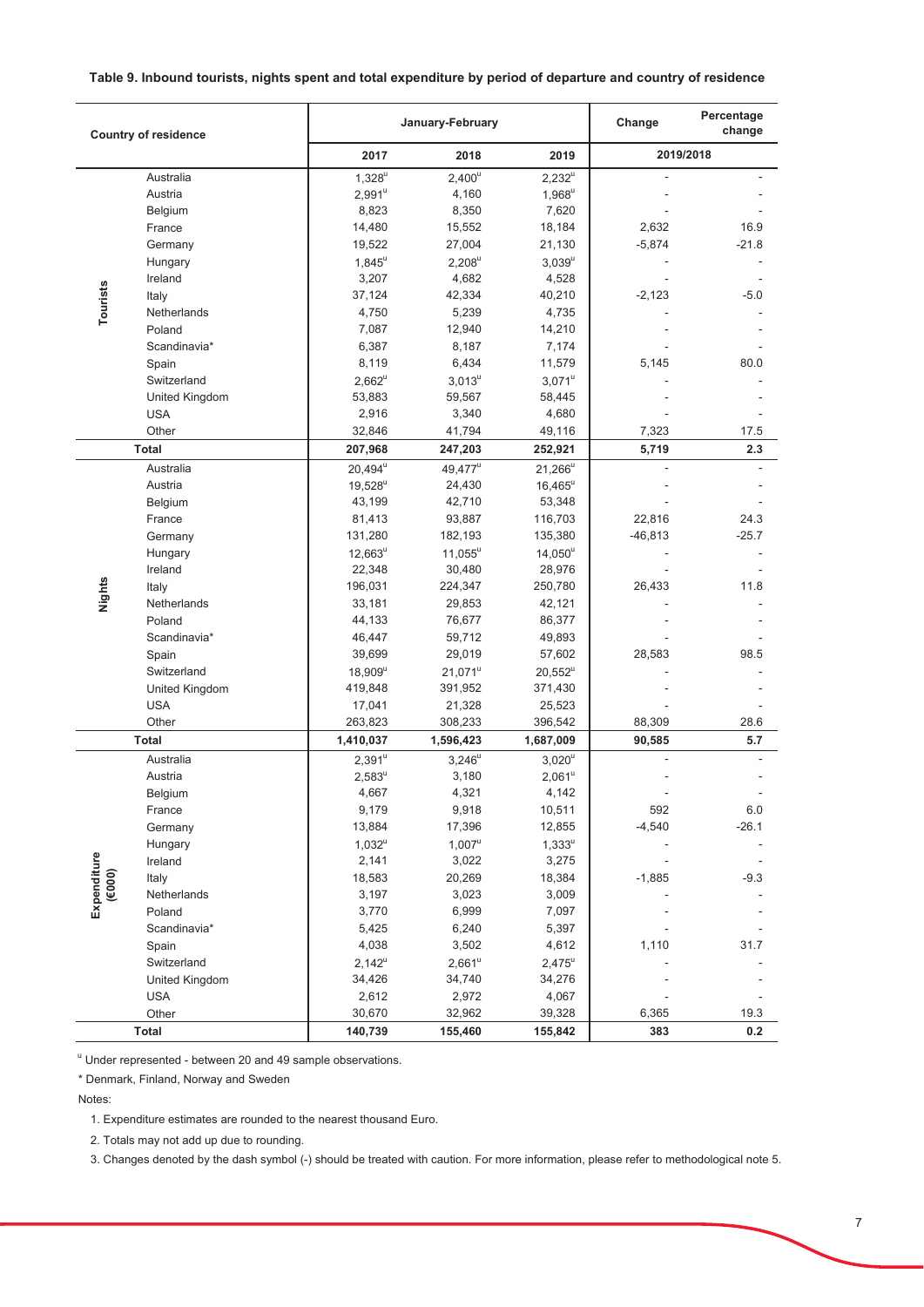#### Table 10. Total expenditure of inbound tourists by expenditure category, period of departure and country of residence

| Non-package expenditure<br>Package<br>Other<br><b>Country of residence</b><br><b>Total</b><br>expenditure<br>expenditure<br>Accommodation<br>Air/sea fares<br>January-February 2019<br>Australia<br>$263^{\mathrm{u}}$<br>$1,043^{\overline{u}}$<br>$3,020^{\overline{u}}$<br>$\ddot{\phantom{a}}$<br>$1,342^u$<br>Austria<br>÷<br>$341^u$<br>$314^u$<br>$819^u$<br>$2,061^\mathrm{u}$<br>4,142<br>$695^{\mathrm{u}}$<br>631<br>1,134<br>1,683<br>Belgium<br>France<br>3,077<br>1,520<br>2,167<br>3,747<br>10,511<br>Germany<br>4,866<br>1,609<br>1,893<br>4,488<br>12,855<br>$213^u$<br>$256^{\circ}$<br>$557^u$<br>$1,333^u$<br>Hungary<br>$552^u$<br>Ireland<br>449<br>$689^u$<br>1,585<br>3,275<br>Italy<br>3,085<br>2,762<br>3,695<br>8,842<br>18,384<br>Netherlands<br>552<br>805<br>1,146<br>3,009<br>1,706<br>920<br>Poland<br>1,282<br>3,189<br>7,097<br>Scandinavia*<br>1,003<br>867<br>2,117<br>5,397<br>$1,410^u$<br>Spain<br>$579^u$<br>662<br>1,075<br>2,296<br>4,612<br>$340^u$<br>$488^u$<br>$1,085^u$<br>Switzerland<br>$2,475^u$<br>United Kingdom<br>10,680<br>4,002<br>5,293<br>14,302<br>34,276<br><b>USA</b><br>1,208<br>910<br>1,457<br>4,067<br>7,272<br>Other<br>7,626<br>8,805<br>15,624<br>39,328<br>Total<br>37,102<br>26,358<br>28,402<br>63,980<br>155,842<br>January-February 2018<br>$\ddot{\phantom{a}}$<br>Australia<br>$1,622^u$<br>$287^u$<br>$1,294^{\mathrm{u}}$<br>$3,203^u$<br>Austria<br>$1,388^u$<br>$429^u$<br>$396^u$<br>967<br>3,180<br>650<br>970<br>1,658<br>4,321<br>Belgium<br>$1,043^{\mathrm{u}}$<br>2,209<br>9,918<br>France<br>3,149<br>1,492<br>3,068<br>Germany<br>7,399<br>1,821<br>2.620<br>5,555<br>17,396<br>$185^{\mathrm{u}}$<br>$247^u$<br>$354^{\mathrm{u}}$<br>$1,077^u$<br>Hungary<br>$754^{\rm u}$<br>Ireland<br>$402^u$<br>$585^{\circ}$<br>1,281<br>3,022<br>4,177<br>2,985<br>4,258<br>8,849<br>20,269<br>Italy<br>Netherlands<br>$891^u$<br>$505^{\mathrm{u}}$<br>$472^u$<br>1,154<br>3,023<br>Poland<br>1,342<br>1,082<br>1,832<br>2,744<br>6,999<br>1,222<br>985<br>Scandinavia*<br>1,744<br>2,290<br>6,240<br>907<br>768<br>Spain<br>$543^{\circ}$<br>1,284<br>3,502<br>$551^{\circ}$<br>$694^u$<br>$990^u$<br>Switzerland<br>$2,661^u$<br>United Kingdom<br>11,046<br>4,233<br>5,243<br>14,218<br>34,740<br>$735^u$<br><b>USA</b><br>1,081<br>830<br>2,972<br>Other<br>7,067<br>7,835<br>5,829<br>12,232<br>32,962<br>Total<br>41,560<br>27,002<br>28,129<br>58,769<br>155,460<br>January-February 2017<br>Australia<br>$\ddot{\cdot}$<br>$1,002^u$<br>$192^u$<br>$1,116^u$<br>$2,391^u$<br>Austria<br>$503^u$<br>$528^u$<br>$833^u$<br>$2,583^u$<br>t<br>Belgium<br>$698^{\circ}$<br>854<br>1,109<br>2,005<br>4,667<br>2,552<br>3,439<br>France<br>1,455<br>1,733<br>9,179<br>4,845<br>1,522<br>2,146<br>5,371<br>13,884<br>Germany<br>$222^u$<br>$284^u$<br>$501^u$<br>$1,032^u$<br>Hungary<br>$\ddot{\cdot}$<br>$297^u$<br>Ireland<br>$328^u$<br>1,170<br>2,141<br>2,464<br>Italy<br>3,115<br>3,742<br>9,261<br>18,583<br>Netherlands<br>669<br>602<br>1,518<br>3,197<br>$770^u$<br>490<br>685<br>1,825<br>3,770<br>Poland<br>695<br>Scandinavia*<br>1,061<br>2,149<br>5,425<br>$1,519^u$<br>888<br>4,038<br>Spain<br>$557^u$<br>534<br>2,058<br>$448^u$<br>$395^{\mathrm{u}}$<br>$942^u$<br>Switzerland<br>$2,142^u$<br>United Kingdom<br>10,920<br>4,047<br>4,695<br>14,764<br>34,426<br><b>USA</b><br>951<br>$562^u$<br>896<br>2,612<br>Other<br>6,804<br>5,919<br>4,712<br>13,234<br>30,670<br>22,384<br>61,082<br>Total<br>33,922<br>23,351<br>140,739 | € 000 |  |  |  |  |  |  |  |
|------------------------------------------------------------------------------------------------------------------------------------------------------------------------------------------------------------------------------------------------------------------------------------------------------------------------------------------------------------------------------------------------------------------------------------------------------------------------------------------------------------------------------------------------------------------------------------------------------------------------------------------------------------------------------------------------------------------------------------------------------------------------------------------------------------------------------------------------------------------------------------------------------------------------------------------------------------------------------------------------------------------------------------------------------------------------------------------------------------------------------------------------------------------------------------------------------------------------------------------------------------------------------------------------------------------------------------------------------------------------------------------------------------------------------------------------------------------------------------------------------------------------------------------------------------------------------------------------------------------------------------------------------------------------------------------------------------------------------------------------------------------------------------------------------------------------------------------------------------------------------------------------------------------------------------------------------------------------------------------------------------------------------------------------------------------------------------------------------------------------------------------------------------------------------------------------------------------------------------------------------------------------------------------------------------------------------------------------------------------------------------------------------------------------------------------------------------------------------------------------------------------------------------------------------------------------------------------------------------------------------------------------------------------------------------------------------------------------------------------------------------------------------------------------------------------------------------------------------------------------------------------------------------------------------------------------------------------------------------------------------------------------------------------------------------------------------------------------------------------------------------------------------------------------------------------------------------------------------------------------------------------------------------------------------------------------------------------------------------------------------------------------------------------------------------------------------------------------------------------------------------------------------------------|-------|--|--|--|--|--|--|--|
|                                                                                                                                                                                                                                                                                                                                                                                                                                                                                                                                                                                                                                                                                                                                                                                                                                                                                                                                                                                                                                                                                                                                                                                                                                                                                                                                                                                                                                                                                                                                                                                                                                                                                                                                                                                                                                                                                                                                                                                                                                                                                                                                                                                                                                                                                                                                                                                                                                                                                                                                                                                                                                                                                                                                                                                                                                                                                                                                                                                                                                                                                                                                                                                                                                                                                                                                                                                                                                                                                                                                          |       |  |  |  |  |  |  |  |
|                                                                                                                                                                                                                                                                                                                                                                                                                                                                                                                                                                                                                                                                                                                                                                                                                                                                                                                                                                                                                                                                                                                                                                                                                                                                                                                                                                                                                                                                                                                                                                                                                                                                                                                                                                                                                                                                                                                                                                                                                                                                                                                                                                                                                                                                                                                                                                                                                                                                                                                                                                                                                                                                                                                                                                                                                                                                                                                                                                                                                                                                                                                                                                                                                                                                                                                                                                                                                                                                                                                                          |       |  |  |  |  |  |  |  |
|                                                                                                                                                                                                                                                                                                                                                                                                                                                                                                                                                                                                                                                                                                                                                                                                                                                                                                                                                                                                                                                                                                                                                                                                                                                                                                                                                                                                                                                                                                                                                                                                                                                                                                                                                                                                                                                                                                                                                                                                                                                                                                                                                                                                                                                                                                                                                                                                                                                                                                                                                                                                                                                                                                                                                                                                                                                                                                                                                                                                                                                                                                                                                                                                                                                                                                                                                                                                                                                                                                                                          |       |  |  |  |  |  |  |  |
|                                                                                                                                                                                                                                                                                                                                                                                                                                                                                                                                                                                                                                                                                                                                                                                                                                                                                                                                                                                                                                                                                                                                                                                                                                                                                                                                                                                                                                                                                                                                                                                                                                                                                                                                                                                                                                                                                                                                                                                                                                                                                                                                                                                                                                                                                                                                                                                                                                                                                                                                                                                                                                                                                                                                                                                                                                                                                                                                                                                                                                                                                                                                                                                                                                                                                                                                                                                                                                                                                                                                          |       |  |  |  |  |  |  |  |
|                                                                                                                                                                                                                                                                                                                                                                                                                                                                                                                                                                                                                                                                                                                                                                                                                                                                                                                                                                                                                                                                                                                                                                                                                                                                                                                                                                                                                                                                                                                                                                                                                                                                                                                                                                                                                                                                                                                                                                                                                                                                                                                                                                                                                                                                                                                                                                                                                                                                                                                                                                                                                                                                                                                                                                                                                                                                                                                                                                                                                                                                                                                                                                                                                                                                                                                                                                                                                                                                                                                                          |       |  |  |  |  |  |  |  |
|                                                                                                                                                                                                                                                                                                                                                                                                                                                                                                                                                                                                                                                                                                                                                                                                                                                                                                                                                                                                                                                                                                                                                                                                                                                                                                                                                                                                                                                                                                                                                                                                                                                                                                                                                                                                                                                                                                                                                                                                                                                                                                                                                                                                                                                                                                                                                                                                                                                                                                                                                                                                                                                                                                                                                                                                                                                                                                                                                                                                                                                                                                                                                                                                                                                                                                                                                                                                                                                                                                                                          |       |  |  |  |  |  |  |  |
|                                                                                                                                                                                                                                                                                                                                                                                                                                                                                                                                                                                                                                                                                                                                                                                                                                                                                                                                                                                                                                                                                                                                                                                                                                                                                                                                                                                                                                                                                                                                                                                                                                                                                                                                                                                                                                                                                                                                                                                                                                                                                                                                                                                                                                                                                                                                                                                                                                                                                                                                                                                                                                                                                                                                                                                                                                                                                                                                                                                                                                                                                                                                                                                                                                                                                                                                                                                                                                                                                                                                          |       |  |  |  |  |  |  |  |
|                                                                                                                                                                                                                                                                                                                                                                                                                                                                                                                                                                                                                                                                                                                                                                                                                                                                                                                                                                                                                                                                                                                                                                                                                                                                                                                                                                                                                                                                                                                                                                                                                                                                                                                                                                                                                                                                                                                                                                                                                                                                                                                                                                                                                                                                                                                                                                                                                                                                                                                                                                                                                                                                                                                                                                                                                                                                                                                                                                                                                                                                                                                                                                                                                                                                                                                                                                                                                                                                                                                                          |       |  |  |  |  |  |  |  |
|                                                                                                                                                                                                                                                                                                                                                                                                                                                                                                                                                                                                                                                                                                                                                                                                                                                                                                                                                                                                                                                                                                                                                                                                                                                                                                                                                                                                                                                                                                                                                                                                                                                                                                                                                                                                                                                                                                                                                                                                                                                                                                                                                                                                                                                                                                                                                                                                                                                                                                                                                                                                                                                                                                                                                                                                                                                                                                                                                                                                                                                                                                                                                                                                                                                                                                                                                                                                                                                                                                                                          |       |  |  |  |  |  |  |  |
|                                                                                                                                                                                                                                                                                                                                                                                                                                                                                                                                                                                                                                                                                                                                                                                                                                                                                                                                                                                                                                                                                                                                                                                                                                                                                                                                                                                                                                                                                                                                                                                                                                                                                                                                                                                                                                                                                                                                                                                                                                                                                                                                                                                                                                                                                                                                                                                                                                                                                                                                                                                                                                                                                                                                                                                                                                                                                                                                                                                                                                                                                                                                                                                                                                                                                                                                                                                                                                                                                                                                          |       |  |  |  |  |  |  |  |
|                                                                                                                                                                                                                                                                                                                                                                                                                                                                                                                                                                                                                                                                                                                                                                                                                                                                                                                                                                                                                                                                                                                                                                                                                                                                                                                                                                                                                                                                                                                                                                                                                                                                                                                                                                                                                                                                                                                                                                                                                                                                                                                                                                                                                                                                                                                                                                                                                                                                                                                                                                                                                                                                                                                                                                                                                                                                                                                                                                                                                                                                                                                                                                                                                                                                                                                                                                                                                                                                                                                                          |       |  |  |  |  |  |  |  |
|                                                                                                                                                                                                                                                                                                                                                                                                                                                                                                                                                                                                                                                                                                                                                                                                                                                                                                                                                                                                                                                                                                                                                                                                                                                                                                                                                                                                                                                                                                                                                                                                                                                                                                                                                                                                                                                                                                                                                                                                                                                                                                                                                                                                                                                                                                                                                                                                                                                                                                                                                                                                                                                                                                                                                                                                                                                                                                                                                                                                                                                                                                                                                                                                                                                                                                                                                                                                                                                                                                                                          |       |  |  |  |  |  |  |  |
|                                                                                                                                                                                                                                                                                                                                                                                                                                                                                                                                                                                                                                                                                                                                                                                                                                                                                                                                                                                                                                                                                                                                                                                                                                                                                                                                                                                                                                                                                                                                                                                                                                                                                                                                                                                                                                                                                                                                                                                                                                                                                                                                                                                                                                                                                                                                                                                                                                                                                                                                                                                                                                                                                                                                                                                                                                                                                                                                                                                                                                                                                                                                                                                                                                                                                                                                                                                                                                                                                                                                          |       |  |  |  |  |  |  |  |
|                                                                                                                                                                                                                                                                                                                                                                                                                                                                                                                                                                                                                                                                                                                                                                                                                                                                                                                                                                                                                                                                                                                                                                                                                                                                                                                                                                                                                                                                                                                                                                                                                                                                                                                                                                                                                                                                                                                                                                                                                                                                                                                                                                                                                                                                                                                                                                                                                                                                                                                                                                                                                                                                                                                                                                                                                                                                                                                                                                                                                                                                                                                                                                                                                                                                                                                                                                                                                                                                                                                                          |       |  |  |  |  |  |  |  |
|                                                                                                                                                                                                                                                                                                                                                                                                                                                                                                                                                                                                                                                                                                                                                                                                                                                                                                                                                                                                                                                                                                                                                                                                                                                                                                                                                                                                                                                                                                                                                                                                                                                                                                                                                                                                                                                                                                                                                                                                                                                                                                                                                                                                                                                                                                                                                                                                                                                                                                                                                                                                                                                                                                                                                                                                                                                                                                                                                                                                                                                                                                                                                                                                                                                                                                                                                                                                                                                                                                                                          |       |  |  |  |  |  |  |  |
|                                                                                                                                                                                                                                                                                                                                                                                                                                                                                                                                                                                                                                                                                                                                                                                                                                                                                                                                                                                                                                                                                                                                                                                                                                                                                                                                                                                                                                                                                                                                                                                                                                                                                                                                                                                                                                                                                                                                                                                                                                                                                                                                                                                                                                                                                                                                                                                                                                                                                                                                                                                                                                                                                                                                                                                                                                                                                                                                                                                                                                                                                                                                                                                                                                                                                                                                                                                                                                                                                                                                          |       |  |  |  |  |  |  |  |
|                                                                                                                                                                                                                                                                                                                                                                                                                                                                                                                                                                                                                                                                                                                                                                                                                                                                                                                                                                                                                                                                                                                                                                                                                                                                                                                                                                                                                                                                                                                                                                                                                                                                                                                                                                                                                                                                                                                                                                                                                                                                                                                                                                                                                                                                                                                                                                                                                                                                                                                                                                                                                                                                                                                                                                                                                                                                                                                                                                                                                                                                                                                                                                                                                                                                                                                                                                                                                                                                                                                                          |       |  |  |  |  |  |  |  |
|                                                                                                                                                                                                                                                                                                                                                                                                                                                                                                                                                                                                                                                                                                                                                                                                                                                                                                                                                                                                                                                                                                                                                                                                                                                                                                                                                                                                                                                                                                                                                                                                                                                                                                                                                                                                                                                                                                                                                                                                                                                                                                                                                                                                                                                                                                                                                                                                                                                                                                                                                                                                                                                                                                                                                                                                                                                                                                                                                                                                                                                                                                                                                                                                                                                                                                                                                                                                                                                                                                                                          |       |  |  |  |  |  |  |  |
|                                                                                                                                                                                                                                                                                                                                                                                                                                                                                                                                                                                                                                                                                                                                                                                                                                                                                                                                                                                                                                                                                                                                                                                                                                                                                                                                                                                                                                                                                                                                                                                                                                                                                                                                                                                                                                                                                                                                                                                                                                                                                                                                                                                                                                                                                                                                                                                                                                                                                                                                                                                                                                                                                                                                                                                                                                                                                                                                                                                                                                                                                                                                                                                                                                                                                                                                                                                                                                                                                                                                          |       |  |  |  |  |  |  |  |
|                                                                                                                                                                                                                                                                                                                                                                                                                                                                                                                                                                                                                                                                                                                                                                                                                                                                                                                                                                                                                                                                                                                                                                                                                                                                                                                                                                                                                                                                                                                                                                                                                                                                                                                                                                                                                                                                                                                                                                                                                                                                                                                                                                                                                                                                                                                                                                                                                                                                                                                                                                                                                                                                                                                                                                                                                                                                                                                                                                                                                                                                                                                                                                                                                                                                                                                                                                                                                                                                                                                                          |       |  |  |  |  |  |  |  |
|                                                                                                                                                                                                                                                                                                                                                                                                                                                                                                                                                                                                                                                                                                                                                                                                                                                                                                                                                                                                                                                                                                                                                                                                                                                                                                                                                                                                                                                                                                                                                                                                                                                                                                                                                                                                                                                                                                                                                                                                                                                                                                                                                                                                                                                                                                                                                                                                                                                                                                                                                                                                                                                                                                                                                                                                                                                                                                                                                                                                                                                                                                                                                                                                                                                                                                                                                                                                                                                                                                                                          |       |  |  |  |  |  |  |  |
|                                                                                                                                                                                                                                                                                                                                                                                                                                                                                                                                                                                                                                                                                                                                                                                                                                                                                                                                                                                                                                                                                                                                                                                                                                                                                                                                                                                                                                                                                                                                                                                                                                                                                                                                                                                                                                                                                                                                                                                                                                                                                                                                                                                                                                                                                                                                                                                                                                                                                                                                                                                                                                                                                                                                                                                                                                                                                                                                                                                                                                                                                                                                                                                                                                                                                                                                                                                                                                                                                                                                          |       |  |  |  |  |  |  |  |
|                                                                                                                                                                                                                                                                                                                                                                                                                                                                                                                                                                                                                                                                                                                                                                                                                                                                                                                                                                                                                                                                                                                                                                                                                                                                                                                                                                                                                                                                                                                                                                                                                                                                                                                                                                                                                                                                                                                                                                                                                                                                                                                                                                                                                                                                                                                                                                                                                                                                                                                                                                                                                                                                                                                                                                                                                                                                                                                                                                                                                                                                                                                                                                                                                                                                                                                                                                                                                                                                                                                                          |       |  |  |  |  |  |  |  |
|                                                                                                                                                                                                                                                                                                                                                                                                                                                                                                                                                                                                                                                                                                                                                                                                                                                                                                                                                                                                                                                                                                                                                                                                                                                                                                                                                                                                                                                                                                                                                                                                                                                                                                                                                                                                                                                                                                                                                                                                                                                                                                                                                                                                                                                                                                                                                                                                                                                                                                                                                                                                                                                                                                                                                                                                                                                                                                                                                                                                                                                                                                                                                                                                                                                                                                                                                                                                                                                                                                                                          |       |  |  |  |  |  |  |  |
|                                                                                                                                                                                                                                                                                                                                                                                                                                                                                                                                                                                                                                                                                                                                                                                                                                                                                                                                                                                                                                                                                                                                                                                                                                                                                                                                                                                                                                                                                                                                                                                                                                                                                                                                                                                                                                                                                                                                                                                                                                                                                                                                                                                                                                                                                                                                                                                                                                                                                                                                                                                                                                                                                                                                                                                                                                                                                                                                                                                                                                                                                                                                                                                                                                                                                                                                                                                                                                                                                                                                          |       |  |  |  |  |  |  |  |
|                                                                                                                                                                                                                                                                                                                                                                                                                                                                                                                                                                                                                                                                                                                                                                                                                                                                                                                                                                                                                                                                                                                                                                                                                                                                                                                                                                                                                                                                                                                                                                                                                                                                                                                                                                                                                                                                                                                                                                                                                                                                                                                                                                                                                                                                                                                                                                                                                                                                                                                                                                                                                                                                                                                                                                                                                                                                                                                                                                                                                                                                                                                                                                                                                                                                                                                                                                                                                                                                                                                                          |       |  |  |  |  |  |  |  |
|                                                                                                                                                                                                                                                                                                                                                                                                                                                                                                                                                                                                                                                                                                                                                                                                                                                                                                                                                                                                                                                                                                                                                                                                                                                                                                                                                                                                                                                                                                                                                                                                                                                                                                                                                                                                                                                                                                                                                                                                                                                                                                                                                                                                                                                                                                                                                                                                                                                                                                                                                                                                                                                                                                                                                                                                                                                                                                                                                                                                                                                                                                                                                                                                                                                                                                                                                                                                                                                                                                                                          |       |  |  |  |  |  |  |  |
|                                                                                                                                                                                                                                                                                                                                                                                                                                                                                                                                                                                                                                                                                                                                                                                                                                                                                                                                                                                                                                                                                                                                                                                                                                                                                                                                                                                                                                                                                                                                                                                                                                                                                                                                                                                                                                                                                                                                                                                                                                                                                                                                                                                                                                                                                                                                                                                                                                                                                                                                                                                                                                                                                                                                                                                                                                                                                                                                                                                                                                                                                                                                                                                                                                                                                                                                                                                                                                                                                                                                          |       |  |  |  |  |  |  |  |
|                                                                                                                                                                                                                                                                                                                                                                                                                                                                                                                                                                                                                                                                                                                                                                                                                                                                                                                                                                                                                                                                                                                                                                                                                                                                                                                                                                                                                                                                                                                                                                                                                                                                                                                                                                                                                                                                                                                                                                                                                                                                                                                                                                                                                                                                                                                                                                                                                                                                                                                                                                                                                                                                                                                                                                                                                                                                                                                                                                                                                                                                                                                                                                                                                                                                                                                                                                                                                                                                                                                                          |       |  |  |  |  |  |  |  |
|                                                                                                                                                                                                                                                                                                                                                                                                                                                                                                                                                                                                                                                                                                                                                                                                                                                                                                                                                                                                                                                                                                                                                                                                                                                                                                                                                                                                                                                                                                                                                                                                                                                                                                                                                                                                                                                                                                                                                                                                                                                                                                                                                                                                                                                                                                                                                                                                                                                                                                                                                                                                                                                                                                                                                                                                                                                                                                                                                                                                                                                                                                                                                                                                                                                                                                                                                                                                                                                                                                                                          |       |  |  |  |  |  |  |  |
|                                                                                                                                                                                                                                                                                                                                                                                                                                                                                                                                                                                                                                                                                                                                                                                                                                                                                                                                                                                                                                                                                                                                                                                                                                                                                                                                                                                                                                                                                                                                                                                                                                                                                                                                                                                                                                                                                                                                                                                                                                                                                                                                                                                                                                                                                                                                                                                                                                                                                                                                                                                                                                                                                                                                                                                                                                                                                                                                                                                                                                                                                                                                                                                                                                                                                                                                                                                                                                                                                                                                          |       |  |  |  |  |  |  |  |
|                                                                                                                                                                                                                                                                                                                                                                                                                                                                                                                                                                                                                                                                                                                                                                                                                                                                                                                                                                                                                                                                                                                                                                                                                                                                                                                                                                                                                                                                                                                                                                                                                                                                                                                                                                                                                                                                                                                                                                                                                                                                                                                                                                                                                                                                                                                                                                                                                                                                                                                                                                                                                                                                                                                                                                                                                                                                                                                                                                                                                                                                                                                                                                                                                                                                                                                                                                                                                                                                                                                                          |       |  |  |  |  |  |  |  |
|                                                                                                                                                                                                                                                                                                                                                                                                                                                                                                                                                                                                                                                                                                                                                                                                                                                                                                                                                                                                                                                                                                                                                                                                                                                                                                                                                                                                                                                                                                                                                                                                                                                                                                                                                                                                                                                                                                                                                                                                                                                                                                                                                                                                                                                                                                                                                                                                                                                                                                                                                                                                                                                                                                                                                                                                                                                                                                                                                                                                                                                                                                                                                                                                                                                                                                                                                                                                                                                                                                                                          |       |  |  |  |  |  |  |  |
|                                                                                                                                                                                                                                                                                                                                                                                                                                                                                                                                                                                                                                                                                                                                                                                                                                                                                                                                                                                                                                                                                                                                                                                                                                                                                                                                                                                                                                                                                                                                                                                                                                                                                                                                                                                                                                                                                                                                                                                                                                                                                                                                                                                                                                                                                                                                                                                                                                                                                                                                                                                                                                                                                                                                                                                                                                                                                                                                                                                                                                                                                                                                                                                                                                                                                                                                                                                                                                                                                                                                          |       |  |  |  |  |  |  |  |
|                                                                                                                                                                                                                                                                                                                                                                                                                                                                                                                                                                                                                                                                                                                                                                                                                                                                                                                                                                                                                                                                                                                                                                                                                                                                                                                                                                                                                                                                                                                                                                                                                                                                                                                                                                                                                                                                                                                                                                                                                                                                                                                                                                                                                                                                                                                                                                                                                                                                                                                                                                                                                                                                                                                                                                                                                                                                                                                                                                                                                                                                                                                                                                                                                                                                                                                                                                                                                                                                                                                                          |       |  |  |  |  |  |  |  |
|                                                                                                                                                                                                                                                                                                                                                                                                                                                                                                                                                                                                                                                                                                                                                                                                                                                                                                                                                                                                                                                                                                                                                                                                                                                                                                                                                                                                                                                                                                                                                                                                                                                                                                                                                                                                                                                                                                                                                                                                                                                                                                                                                                                                                                                                                                                                                                                                                                                                                                                                                                                                                                                                                                                                                                                                                                                                                                                                                                                                                                                                                                                                                                                                                                                                                                                                                                                                                                                                                                                                          |       |  |  |  |  |  |  |  |
|                                                                                                                                                                                                                                                                                                                                                                                                                                                                                                                                                                                                                                                                                                                                                                                                                                                                                                                                                                                                                                                                                                                                                                                                                                                                                                                                                                                                                                                                                                                                                                                                                                                                                                                                                                                                                                                                                                                                                                                                                                                                                                                                                                                                                                                                                                                                                                                                                                                                                                                                                                                                                                                                                                                                                                                                                                                                                                                                                                                                                                                                                                                                                                                                                                                                                                                                                                                                                                                                                                                                          |       |  |  |  |  |  |  |  |
|                                                                                                                                                                                                                                                                                                                                                                                                                                                                                                                                                                                                                                                                                                                                                                                                                                                                                                                                                                                                                                                                                                                                                                                                                                                                                                                                                                                                                                                                                                                                                                                                                                                                                                                                                                                                                                                                                                                                                                                                                                                                                                                                                                                                                                                                                                                                                                                                                                                                                                                                                                                                                                                                                                                                                                                                                                                                                                                                                                                                                                                                                                                                                                                                                                                                                                                                                                                                                                                                                                                                          |       |  |  |  |  |  |  |  |
|                                                                                                                                                                                                                                                                                                                                                                                                                                                                                                                                                                                                                                                                                                                                                                                                                                                                                                                                                                                                                                                                                                                                                                                                                                                                                                                                                                                                                                                                                                                                                                                                                                                                                                                                                                                                                                                                                                                                                                                                                                                                                                                                                                                                                                                                                                                                                                                                                                                                                                                                                                                                                                                                                                                                                                                                                                                                                                                                                                                                                                                                                                                                                                                                                                                                                                                                                                                                                                                                                                                                          |       |  |  |  |  |  |  |  |
|                                                                                                                                                                                                                                                                                                                                                                                                                                                                                                                                                                                                                                                                                                                                                                                                                                                                                                                                                                                                                                                                                                                                                                                                                                                                                                                                                                                                                                                                                                                                                                                                                                                                                                                                                                                                                                                                                                                                                                                                                                                                                                                                                                                                                                                                                                                                                                                                                                                                                                                                                                                                                                                                                                                                                                                                                                                                                                                                                                                                                                                                                                                                                                                                                                                                                                                                                                                                                                                                                                                                          |       |  |  |  |  |  |  |  |
|                                                                                                                                                                                                                                                                                                                                                                                                                                                                                                                                                                                                                                                                                                                                                                                                                                                                                                                                                                                                                                                                                                                                                                                                                                                                                                                                                                                                                                                                                                                                                                                                                                                                                                                                                                                                                                                                                                                                                                                                                                                                                                                                                                                                                                                                                                                                                                                                                                                                                                                                                                                                                                                                                                                                                                                                                                                                                                                                                                                                                                                                                                                                                                                                                                                                                                                                                                                                                                                                                                                                          |       |  |  |  |  |  |  |  |
|                                                                                                                                                                                                                                                                                                                                                                                                                                                                                                                                                                                                                                                                                                                                                                                                                                                                                                                                                                                                                                                                                                                                                                                                                                                                                                                                                                                                                                                                                                                                                                                                                                                                                                                                                                                                                                                                                                                                                                                                                                                                                                                                                                                                                                                                                                                                                                                                                                                                                                                                                                                                                                                                                                                                                                                                                                                                                                                                                                                                                                                                                                                                                                                                                                                                                                                                                                                                                                                                                                                                          |       |  |  |  |  |  |  |  |
|                                                                                                                                                                                                                                                                                                                                                                                                                                                                                                                                                                                                                                                                                                                                                                                                                                                                                                                                                                                                                                                                                                                                                                                                                                                                                                                                                                                                                                                                                                                                                                                                                                                                                                                                                                                                                                                                                                                                                                                                                                                                                                                                                                                                                                                                                                                                                                                                                                                                                                                                                                                                                                                                                                                                                                                                                                                                                                                                                                                                                                                                                                                                                                                                                                                                                                                                                                                                                                                                                                                                          |       |  |  |  |  |  |  |  |
|                                                                                                                                                                                                                                                                                                                                                                                                                                                                                                                                                                                                                                                                                                                                                                                                                                                                                                                                                                                                                                                                                                                                                                                                                                                                                                                                                                                                                                                                                                                                                                                                                                                                                                                                                                                                                                                                                                                                                                                                                                                                                                                                                                                                                                                                                                                                                                                                                                                                                                                                                                                                                                                                                                                                                                                                                                                                                                                                                                                                                                                                                                                                                                                                                                                                                                                                                                                                                                                                                                                                          |       |  |  |  |  |  |  |  |
|                                                                                                                                                                                                                                                                                                                                                                                                                                                                                                                                                                                                                                                                                                                                                                                                                                                                                                                                                                                                                                                                                                                                                                                                                                                                                                                                                                                                                                                                                                                                                                                                                                                                                                                                                                                                                                                                                                                                                                                                                                                                                                                                                                                                                                                                                                                                                                                                                                                                                                                                                                                                                                                                                                                                                                                                                                                                                                                                                                                                                                                                                                                                                                                                                                                                                                                                                                                                                                                                                                                                          |       |  |  |  |  |  |  |  |
|                                                                                                                                                                                                                                                                                                                                                                                                                                                                                                                                                                                                                                                                                                                                                                                                                                                                                                                                                                                                                                                                                                                                                                                                                                                                                                                                                                                                                                                                                                                                                                                                                                                                                                                                                                                                                                                                                                                                                                                                                                                                                                                                                                                                                                                                                                                                                                                                                                                                                                                                                                                                                                                                                                                                                                                                                                                                                                                                                                                                                                                                                                                                                                                                                                                                                                                                                                                                                                                                                                                                          |       |  |  |  |  |  |  |  |
|                                                                                                                                                                                                                                                                                                                                                                                                                                                                                                                                                                                                                                                                                                                                                                                                                                                                                                                                                                                                                                                                                                                                                                                                                                                                                                                                                                                                                                                                                                                                                                                                                                                                                                                                                                                                                                                                                                                                                                                                                                                                                                                                                                                                                                                                                                                                                                                                                                                                                                                                                                                                                                                                                                                                                                                                                                                                                                                                                                                                                                                                                                                                                                                                                                                                                                                                                                                                                                                                                                                                          |       |  |  |  |  |  |  |  |
|                                                                                                                                                                                                                                                                                                                                                                                                                                                                                                                                                                                                                                                                                                                                                                                                                                                                                                                                                                                                                                                                                                                                                                                                                                                                                                                                                                                                                                                                                                                                                                                                                                                                                                                                                                                                                                                                                                                                                                                                                                                                                                                                                                                                                                                                                                                                                                                                                                                                                                                                                                                                                                                                                                                                                                                                                                                                                                                                                                                                                                                                                                                                                                                                                                                                                                                                                                                                                                                                                                                                          |       |  |  |  |  |  |  |  |
|                                                                                                                                                                                                                                                                                                                                                                                                                                                                                                                                                                                                                                                                                                                                                                                                                                                                                                                                                                                                                                                                                                                                                                                                                                                                                                                                                                                                                                                                                                                                                                                                                                                                                                                                                                                                                                                                                                                                                                                                                                                                                                                                                                                                                                                                                                                                                                                                                                                                                                                                                                                                                                                                                                                                                                                                                                                                                                                                                                                                                                                                                                                                                                                                                                                                                                                                                                                                                                                                                                                                          |       |  |  |  |  |  |  |  |
|                                                                                                                                                                                                                                                                                                                                                                                                                                                                                                                                                                                                                                                                                                                                                                                                                                                                                                                                                                                                                                                                                                                                                                                                                                                                                                                                                                                                                                                                                                                                                                                                                                                                                                                                                                                                                                                                                                                                                                                                                                                                                                                                                                                                                                                                                                                                                                                                                                                                                                                                                                                                                                                                                                                                                                                                                                                                                                                                                                                                                                                                                                                                                                                                                                                                                                                                                                                                                                                                                                                                          |       |  |  |  |  |  |  |  |
|                                                                                                                                                                                                                                                                                                                                                                                                                                                                                                                                                                                                                                                                                                                                                                                                                                                                                                                                                                                                                                                                                                                                                                                                                                                                                                                                                                                                                                                                                                                                                                                                                                                                                                                                                                                                                                                                                                                                                                                                                                                                                                                                                                                                                                                                                                                                                                                                                                                                                                                                                                                                                                                                                                                                                                                                                                                                                                                                                                                                                                                                                                                                                                                                                                                                                                                                                                                                                                                                                                                                          |       |  |  |  |  |  |  |  |
|                                                                                                                                                                                                                                                                                                                                                                                                                                                                                                                                                                                                                                                                                                                                                                                                                                                                                                                                                                                                                                                                                                                                                                                                                                                                                                                                                                                                                                                                                                                                                                                                                                                                                                                                                                                                                                                                                                                                                                                                                                                                                                                                                                                                                                                                                                                                                                                                                                                                                                                                                                                                                                                                                                                                                                                                                                                                                                                                                                                                                                                                                                                                                                                                                                                                                                                                                                                                                                                                                                                                          |       |  |  |  |  |  |  |  |
|                                                                                                                                                                                                                                                                                                                                                                                                                                                                                                                                                                                                                                                                                                                                                                                                                                                                                                                                                                                                                                                                                                                                                                                                                                                                                                                                                                                                                                                                                                                                                                                                                                                                                                                                                                                                                                                                                                                                                                                                                                                                                                                                                                                                                                                                                                                                                                                                                                                                                                                                                                                                                                                                                                                                                                                                                                                                                                                                                                                                                                                                                                                                                                                                                                                                                                                                                                                                                                                                                                                                          |       |  |  |  |  |  |  |  |
|                                                                                                                                                                                                                                                                                                                                                                                                                                                                                                                                                                                                                                                                                                                                                                                                                                                                                                                                                                                                                                                                                                                                                                                                                                                                                                                                                                                                                                                                                                                                                                                                                                                                                                                                                                                                                                                                                                                                                                                                                                                                                                                                                                                                                                                                                                                                                                                                                                                                                                                                                                                                                                                                                                                                                                                                                                                                                                                                                                                                                                                                                                                                                                                                                                                                                                                                                                                                                                                                                                                                          |       |  |  |  |  |  |  |  |
|                                                                                                                                                                                                                                                                                                                                                                                                                                                                                                                                                                                                                                                                                                                                                                                                                                                                                                                                                                                                                                                                                                                                                                                                                                                                                                                                                                                                                                                                                                                                                                                                                                                                                                                                                                                                                                                                                                                                                                                                                                                                                                                                                                                                                                                                                                                                                                                                                                                                                                                                                                                                                                                                                                                                                                                                                                                                                                                                                                                                                                                                                                                                                                                                                                                                                                                                                                                                                                                                                                                                          |       |  |  |  |  |  |  |  |
|                                                                                                                                                                                                                                                                                                                                                                                                                                                                                                                                                                                                                                                                                                                                                                                                                                                                                                                                                                                                                                                                                                                                                                                                                                                                                                                                                                                                                                                                                                                                                                                                                                                                                                                                                                                                                                                                                                                                                                                                                                                                                                                                                                                                                                                                                                                                                                                                                                                                                                                                                                                                                                                                                                                                                                                                                                                                                                                                                                                                                                                                                                                                                                                                                                                                                                                                                                                                                                                                                                                                          |       |  |  |  |  |  |  |  |

: Unreliable - less than 20 sample observations.

" Under represented - between 20 and 49 sample observations.

\* Denmark, Finland, Norway and Sweden

Notes:

1. Expenditure estimates are rounded to the nearest thousand Euro.

2. Totals may not add up due to rounding.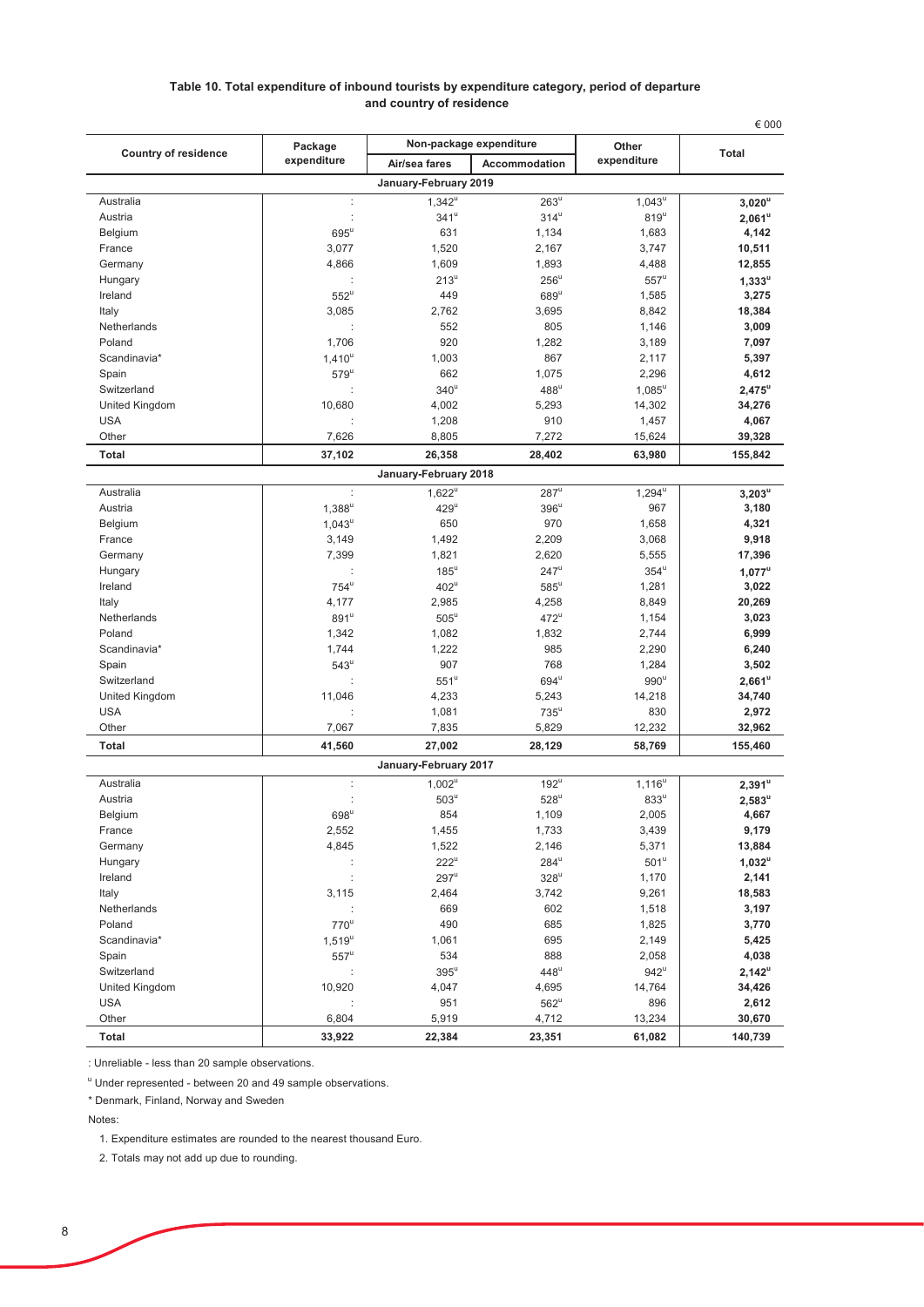#### Table 11. Per capita expenditure of inbound tourists by expenditure category, period of departure and country of residence

|                              | Package            |                       | Non-package expenditure | Other              | €<br><b>Total expenditure</b> |
|------------------------------|--------------------|-----------------------|-------------------------|--------------------|-------------------------------|
| <b>Country of residence</b>  | expenditure        | Air/sea fares         | <b>Accommodation</b>    | expenditure        | per capita                    |
|                              |                    | January-February 2019 |                         |                    |                               |
| Australia                    | ÷                  | $673^{\mathrm{u}}$    | $200^{\overline{u}}$    | $467^{\mathrm{u}}$ | $1,353^u$                     |
| Austria                      | $\cdot$            | $184^u$               | $180^u$                 | $276^u$            | $694^u$                       |
| Belgium                      | $464^{\mathrm{u}}$ | 102                   | 200                     | 221                | 544                           |
| France                       | 468                | 131                   | 203                     | 206                | 578                           |
| Germany                      | 472                | 149                   | 201                     | 212                | 608                           |
| Hungary                      |                    | $96^{\circ}$          | $124^u$                 | $183^{\mathrm{u}}$ | $439^u$                       |
| Ireland                      | $388^u$            | 145                   | $250^{\circ}$           | 350                | 723                           |
| Italy                        | 391                | 85                    | 151                     | 220                | 457                           |
| Netherlands                  | t                  | 150                   | 264                     | 242                | 636                           |
| Poland                       | 372                | 96                    | 143                     | 224                | 499                           |
| Scandinavia*                 | $581^{\circ}$      | 211                   | 240                     | 295                | 752                           |
| Spain                        | $290^u$            | 69                    | 126                     | 198                | 398                           |
| Switzerland                  |                    | $166^u$               | $298^u$                 | $353^{\mathrm{u}}$ | $806^u$                       |
| United Kingdom               | 457                | 114                   | 204                     | 245                | 586                           |
| <b>USA</b>                   |                    | 288                   | 244                     | 311                | 869                           |
| Other                        | 675                | 231                   | 234                     | 318                | 801                           |
| Total expenditure per capita | 488                | 148                   | 196                     | 253                | 616                           |
|                              |                    | January-February 2018 |                         |                    |                               |
| Australia                    | ÷                  | $696^u$               | $238^u$                 | $539^u$            | $1,352^u$                     |
| Austria                      | $647^{\rm u}$      | $213^u$               | $232^u$                 | 233                | 765                           |
| Belgium                      | $400^{\circ}$      | 112                   | 200                     | 199                | 517                           |
| France                       | 540                | 151                   | 242                     | 197                | 638                           |
| Germany                      | 487                | 152                   | 268                     | 206                | 644                           |
| Hungary                      |                    | $124^u$               | $173^u$                 | $160^u$            | $456^u$                       |
| Ireland                      | $358^u$            | $156^{\circ}$         | 301 <sup>u</sup>        | 274                | 646                           |
| Italy                        | 376                | 95                    | 178                     | 209                | 479                           |
| Netherlands                  | 407                | $165^{\mathrm{u}}$    | $186^u$                 | 220                | 577                           |
| Poland                       | 347                | 118                   | 214                     | 212                | 541                           |
| Scandinavia*                 | 514                | 255                   | 251                     | 280                | 762                           |
| Spain                        | $383^u$            | 181                   | 173                     | 199                | 544                           |
| Switzerland                  | ÷                  | $243^u$               | $431^u$                 | $329^u$            | $883^u$                       |
| United Kingdom               | 416                | 127                   | 210                     | 239                | 583                           |
| <b>USA</b>                   |                    | 417                   | $333^\mathrm{u}$        | 249                | 890                           |
| Other                        | 683                | 248                   | 226                     | 293                | 789                           |
| Total expenditure per capita | 466                | 169                   | 220                     | 238                | 629                           |
|                              |                    | January-February 2017 |                         |                    |                               |
| Australia                    | t                  | $808^u$               | $287^u$                 | $840^u$            | 1,801 <sup>u</sup>            |
| Austria                      |                    | $262^u$               | $319^u$                 | $278^u$            | $864^u$                       |
| Belgium                      | $361^{\rm u}$      | 124                   | 185                     | 227                | 529                           |
| France                       | 485                | 158                   | 215                     | 238                | 634                           |
| Germany                      | 504                | 154                   | 255                     | 275                | 711                           |
| Hungary                      | ÷                  | $131^u$               | $204^u$                 | $271^u$            | $559^u$                       |
| Ireland                      | ċ                  | $129^u$               | $199^u$                 | 365                | 668                           |
| Italy                        | 367                | 86                    | 164                     | 249                | 501                           |
| Netherlands                  |                    | 184                   | 219                     | 320                | 673                           |
| Poland                       | $385^u$            | 96                    | 140                     | 258                | 532                           |
| Scandinavia*                 | $647^u$            | 263                   | 249                     | 336                | 849                           |
| Spain                        | $348^u$            | 82                    | 150                     | 253                | 497                           |
| Switzerland                  |                    | $214^u$               | $284^u$                 | $354^{\mathrm{u}}$ | $805^u$                       |
| United Kingdom               | 469                | 132                   | 223                     | 274                | 639                           |
| <b>USA</b>                   |                    | 374                   | $269^u$                 | 307                | 896                           |
| Other                        | 700                | 256                   | 259                     | 403                | 934                           |
| Total expenditure per capita | 493                | 161                   | 213                     | 294                | 677                           |

: Unreliable - less than 20 sample observations.

" Under represented - between 20 and 49 sample observations.

\* Denmark, Finland, Norway and Sweden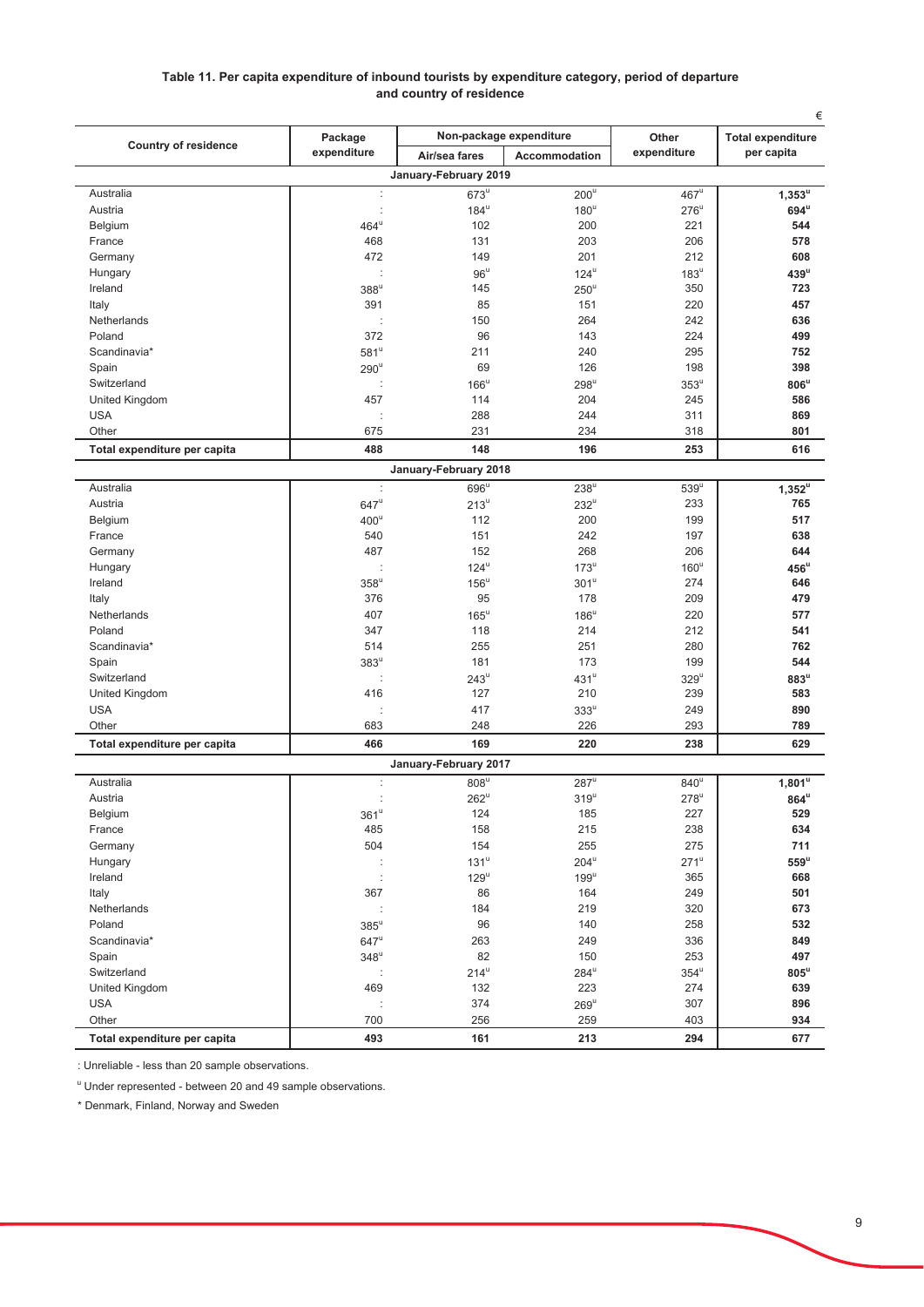#### **Methodological Notes**

- 1. This release focuses on Inbound Tourism, which comprises of activities of non-resident visitors travelling to Malta (i.e. outside their usual environment), and staying for not more than 12 consecutive months for leisure, business or other (corresponding) purposes.
- 2. Inbound tourism trips are collected from an ongoing frontier national survey known as Tourstat. Tourist air departures are collected through a continuous survey carried out at the departure lounge of the Malta International Airport. A two-stage sampling design is used to collect air passengers. In the first stage, alternate days and nights are selected. In the second stage, within each shift, a sample of passengers is selected systematically. Every crossing passenger is counted and respondents are selected using a pre-defined interval of  $1.20$  for air
- 3. Tourstat measures the number of tourist trips carried out during a particular reference month. These differ from the number of tourists in that the same person can make more than one trip during the same period.
- 4. Tourist sea departures are collected through a regular survey, conducted during three separate months every year at the Valletta Cruise Port. A quota sample is used to conduct sea passenger departures in which survey interviewers are guided to select people according to fixed quotas. Survey data is supplemented by administrative data provided by ferry operators.
- 5. Absolute and percentage changes between one survey estimate and another based on less than 1,500 tourists should be treated with caution and are represented in this news release by means of the dash symbol (-).
- 6. The monthly passenger departures data published by the Malta International Airport cannot be equated to the number of inbound tourists because the former is inclusive of departing Maltese and transit passengers
- 7. Data on cruise passengers who spent at least one night berthed on board their cruise ship in Malta is compiled on the basis of administrative records held by Transport Malta.
- 8. Arrivals and nights spent in time-share accommodation are being categorised in 'Private Accommodation' instead of 'Collective Accommodation' as per Eurostat recommendation. In this regard, there may be minor differences in these statistics and statistics published in tourism supply due to the fact that hotels report time-share accommodation under 'Collective Accommodation'.
- 9. Prior to comparing and interpreting differences between demand-side (based on Tourstat) and supply-side (based on Accomstat) tourism statistics, users are strongly advised to consult concept 8.3 of the NSO's metadata file (http://nso.gov.mt/metadata/reports.aspx?id=37).

#### 10. Definitions:

- . Usual Environment: The geographical area, though not necessarily a contiguous one, within which an individual conducts his regular life routines and shall be determined on the basis of the following criteria: the crossing of administrative borders or the distance from the place of usual residence, the duration of visit, the frequency of visit, the purpose of visit.
- . Traveller: A person who moves between different geographic locations, for any purpose and any duration.
- . Visitor: The three fundamental criteria used to distinguish visitors from travellers are:
	- The trip should be to a place other than that of the usual environment, which would exclude short-distance local a. transport and commuting, i.e. more or less regular trips between the place of work/study and the place of residence;
	- $b$ . The stay in the place visited should not last more than twelve consecutive months, beyond which the visitor would become a resident of that place (from the statistical standpoint);
	- The main purpose of the visit should be other than the exercise of an activity remunerated from within the place  $\mathsf{C}$ visited, which would exclude migratory movements for work purposes.
- Tourist: A visitor who stays at least one night in a collective or private accommodation in the place/country visited.
- . Inbound tourism: Comprises the activities of non-resident visitors travelling to Malta (i.e. outside their usual environment), and staying for not more than 12 consecutive months for personal, business or other purposes.
- . Total nights spent: Nights which a quest actually spends or is registered to spend in a collective accommodation establishment or in a private accommodation.
- . Average length of stay: The number of nights spent divided by the number of trips during a specified reference period.
- . Rented accommodation: consists of the following two sub-categories:
	- Collective accommodation: comprises hotels, questhouses, hostels, tourist villages, holiday complex, Bed & Breakfast and  $\mathbf{a}$ campsites.
	- <sub>b</sub> Other rented accommodation: comprises holiday furnished premises (farmhouses, flats and villas), host families, marinas, paid-convents, rented yachts and student dormitories.
- . Non-rented accommodation: comprises own private residence (owned dwellings, owned caravans and yachts), staying with friends or relatives (even if charged - includes also friends' private apartments) and other private accommodation (oil rig, free-convents or timeshare, etc.).
- . Total expenditure: refers to the amount that is going to be paid for the acquisition of consumption goods and services, as well as valuables during tourism trips. It includes expenditures by visitors themselves, as well as expenses that are paid for or reimbursed by others. Maltese residents are asked to budget the expenditures which they are about to incur when travelling abroad. The total expenditure is broken down by the following expenditure items:
	- Package expenditure: refers to the whole amount of money spent in transport, accommodation and others services such as rental of a car, activities or outings during the trip.